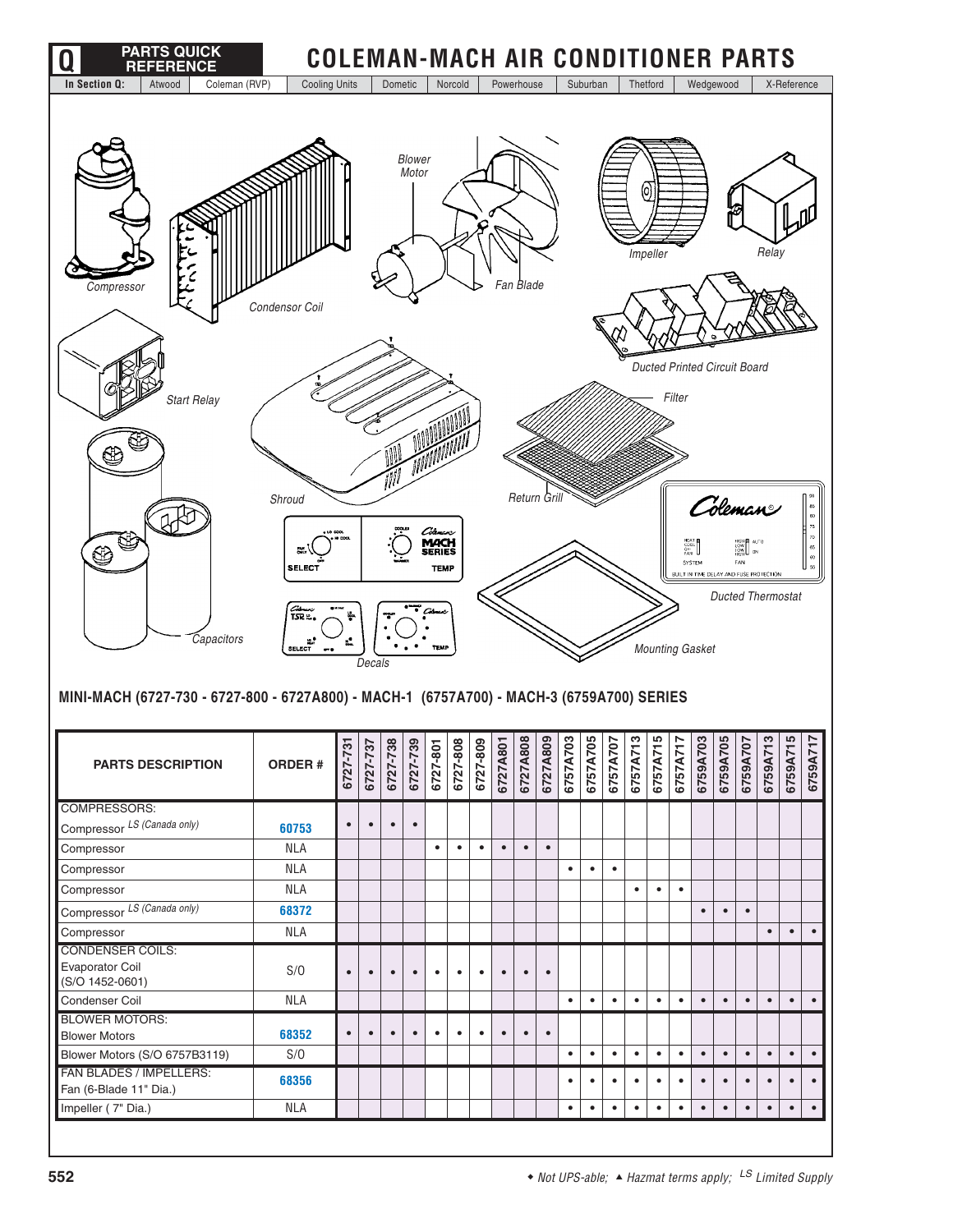| <b>COLEMAN-MACH AIR CONDITIONER PARTS</b>                               |                      |           |           |           |           |           |           |           |           |            |           |           |           |           |           |           | <b>REFERENCE</b> |           |           | <b>PARTS QUICK</b> |           |             | Q         |
|-------------------------------------------------------------------------|----------------------|-----------|-----------|-----------|-----------|-----------|-----------|-----------|-----------|------------|-----------|-----------|-----------|-----------|-----------|-----------|------------------|-----------|-----------|--------------------|-----------|-------------|-----------|
| In Section Q:<br>Coleman (RVP)<br>Atwood                                | <b>Cooling Units</b> |           |           | Dometic   |           |           | Norcold   |           |           | Powerhouse |           |           | Suburban  |           | Thetford  |           |                  | Wedgewood |           |                    |           | X-Reference |           |
| <b>PARTS DESCRIPTION</b>                                                | <b>ORDER#</b>        | 6727-731  | 6727-737  | 6727-738  | 6727-739  | 6727-801  | 6727-808  | 6727-809  | 6727A801  | 6727A808   | 6727A809  | 6757A703  | 6757A705  | 6757A707  | 6757A713  | 6757A715  | 6757A717         | 6759A703  | 6759A705  | 6759A707           | 6759A713  | 6759A715    | 6759A717  |
| <b>CAPACITORS:</b>                                                      | 61632                |           |           |           |           |           |           |           |           |            |           |           |           |           |           |           |                  |           |           |                    |           |             |           |
| Start (21-25-Mfd/165V)                                                  |                      | $\bullet$ | $\bullet$ | $\bullet$ | $\bullet$ |           |           |           |           |            |           |           |           |           |           |           |                  |           |           |                    |           |             |           |
| Start (47-56-Mfd/330V)                                                  | 60798                |           |           |           |           | $\bullet$ | $\bullet$ | $\bullet$ |           | $\bullet$  | $\bullet$ |           |           |           |           |           |                  |           |           |                    |           |             |           |
| Start (88-108-Mfd/250V)                                                 | 68343                |           |           |           |           |           |           |           |           |            |           | $\bullet$ | $\bullet$ | $\bullet$ | $\bullet$ | $\bullet$ | $\bullet$        | $\bullet$ | $\bullet$ | $\bullet$          | $\bullet$ | $\bullet$   | $\bullet$ |
| Run (25-Mfd/370V)                                                       | 60803                | $\bullet$ | $\bullet$ | $\bullet$ | $\bullet$ |           |           |           |           |            |           | $\bullet$ | $\bullet$ | $\bullet$ | $\bullet$ | $\bullet$ | ٠                | $\bullet$ | $\bullet$ | $\bullet$          | $\bullet$ | $\bullet$   | $\bullet$ |
| Run (15-Mfd/370V                                                        | <b>NLA</b>           |           |           |           |           | $\bullet$ | $\bullet$ | $\bullet$ | $\bullet$ | $\bullet$  | $\bullet$ |           |           |           |           |           |                  |           |           |                    |           |             |           |
| Fan (5-Mfd/370V)                                                        | <b>NLA</b>           | $\bullet$ | $\bullet$ | $\bullet$ | $\bullet$ |           |           |           |           |            |           |           |           |           |           |           |                  |           |           |                    |           |             |           |
| Fan (5-Mfd/370V)<br>(S/O 6749-4421)                                     | S/O                  |           |           |           |           | $\bullet$ | $\bullet$ | $\bullet$ | $\bullet$ | $\bullet$  | $\bullet$ |           |           |           |           |           |                  |           |           |                    |           |             |           |
| Fan (7.5-Mfd/370V)<br>(S/O 1499-3461)                                   | S/O                  |           |           |           |           |           |           |           |           |            |           | ٠         | $\bullet$ | $\bullet$ | $\bullet$ | $\bullet$ | ٠                | $\bullet$ | $\bullet$ | $\bullet$          | $\bullet$ | $\bullet$   |           |
| <b>START RELAYS:</b><br>Relay (S/O 1497-5051)                           | S/O                  | $\bullet$ | $\bullet$ | $\bullet$ | $\bullet$ |           |           |           |           |            |           |           |           |           |           |           |                  |           |           |                    |           |             |           |
| Relay                                                                   | 68328                |           |           |           |           | $\bullet$ | $\bullet$ | $\bullet$ | $\bullet$ | $\bullet$  | $\bullet$ | $\bullet$ | $\bullet$ | $\bullet$ | $\bullet$ | $\bullet$ | $\bullet$        | $\bullet$ | $\bullet$ | $\bullet$          | $\bullet$ | $\bullet$   | $\bullet$ |
| SHROUDS:                                                                |                      |           |           |           |           |           |           |           |           |            |           |           |           |           |           |           |                  |           |           |                    |           |             |           |
| Shroud (Arctic White)                                                   | 60827                | $\bullet$ |           | $\bullet$ | $\bullet$ | $\bullet$ | $\bullet$ | $\bullet$ | $\bullet$ | $\bullet$  | $\bullet$ |           |           |           |           |           |                  |           |           |                    |           |             |           |
| Shroud (White/White)                                                    | <b>NLA</b>           | $\bullet$ |           | $\bullet$ | $\bullet$ | $\bullet$ | $\bullet$ | $\bullet$ | $\bullet$ | $\bullet$  | $\bullet$ |           |           |           |           |           |                  |           |           |                    |           |             |           |
| Shroud (Ivory/Ivory)<br>(S/O 6727-5781)                                 | S/O                  |           | $\bullet$ | $\bullet$ | $\bullet$ | ٠         | $\bullet$ | $\bullet$ | $\bullet$ | $\bullet$  | $\bullet$ |           |           |           |           |           |                  |           |           |                    |           |             |           |
| Shroud (Buff/Buff)<br>(S/O 6759-6411)                                   | S/O                  |           |           |           |           |           |           |           |           |            |           |           | $\bullet$ |           |           | $\bullet$ |                  |           | $\bullet$ |                    |           | $\bullet$   |           |
| Shroud (Ivory/Ivory)                                                    | <b>NLA</b>           |           |           |           |           |           |           |           |           |            |           |           |           | $\bullet$ |           |           | $\bullet$        |           |           | $\bullet$          |           |             | $\bullet$ |
| Shroud (Gray/Gray)                                                      | <b>NLA</b>           |           |           |           |           |           |           |           |           |            |           | $\bullet$ |           |           | $\bullet$ |           |                  | $\bullet$ |           |                    | $\bullet$ |             |           |
| Acorn nut &<br>Washer pk/4 LS (Canada only)                             | 68348                | $\bullet$ |           | $\bullet$ | $\bullet$ | $\bullet$ | $\bullet$ | $\bullet$ | $\bullet$ | $\bullet$  | $\bullet$ | $\bullet$ | $\bullet$ | $\bullet$ | $\bullet$ | $\bullet$ | ٠                | $\bullet$ | $\bullet$ | $\bullet$          | $\bullet$ | $\bullet$   |           |
| Screw Nut & Washer pk/4<br>(S/O 6792A3301)                              | S/O                  | $\bullet$ | $\bullet$ |           |           |           |           |           |           |            |           |           |           |           |           |           |                  |           |           |                    |           |             |           |
| CONTROLS:                                                               |                      |           |           |           |           |           |           |           |           |            |           |           |           |           |           |           |                  |           |           |                    |           |             |           |
| <b>Selector Switch</b>                                                  | <b>NLA</b>           | $\bullet$ | $\bullet$ | $\bullet$ | $\bullet$ | ٠         | $\bullet$ | $\bullet$ | $\bullet$ | $\bullet$  | $\bullet$ |           |           |           |           |           |                  |           |           |                    |           |             |           |
| Selector Switch                                                         | 68375                |           |           |           |           |           |           |           |           |            |           | $\bullet$ | $\bullet$ | $\bullet$ | $\bullet$ | $\bullet$ | $\bullet$        | $\bullet$ | $\bullet$ | $\bullet$          | $\bullet$ | $\bullet$   | $\bullet$ |
| Thermostat (Cool) LS                                                    | 68358                | $\bullet$ | $\bullet$ | $\bullet$ | $\bullet$ | $\bullet$ | $\bullet$ | $\bullet$ | $\bullet$ | $\bullet$  | $\bullet$ |           |           |           |           |           |                  |           |           |                    |           |             |           |
| Thermostat (Cool)                                                       | 66556                |           |           |           |           |           |           |           |           |            |           | $\bullet$ | $\bullet$ | $\bullet$ | $\bullet$ | $\bullet$ | $\bullet$        | $\bullet$ | $\bullet$ | $\bullet$          | $\bullet$ | $\bullet$   | $\bullet$ |
| Thermostat (Heat/Cool)                                                  | 66564                |           |           |           |           |           |           |           |           |            |           | ٠         | $\bullet$ | $\bullet$ | $\bullet$ | $\bullet$ | ٠                | $\bullet$ | $\bullet$ | $\bullet$          | $\bullet$ | $\bullet$   | $\bullet$ |
| <b>HEAT ELEMENTS:</b><br>Heat Element-Replacement LS                    | 60955                |           |           |           |           |           |           |           |           |            |           | $\bullet$ | $\bullet$ | $\bullet$ | $\bullet$ | $\bullet$ | $\bullet$        | $\bullet$ | $\bullet$ | $\bullet$          | $\bullet$ | $\bullet$   | $\bullet$ |
| <b>KNOBS:</b><br>Knobs pk/2 (S/O 6733A3241)                             | S/O                  | $\bullet$ | $\bullet$ | $\bullet$ | $\bullet$ | $\bullet$ | $\bullet$ | $\bullet$ | $\bullet$ | $\bullet$  | $\bullet$ |           |           |           |           |           |                  |           |           |                    |           |             |           |
| Knobs pk/2                                                              | 65771                |           |           |           |           |           |           |           |           |            |           | $\bullet$ | $\bullet$ | $\bullet$ | $\bullet$ | $\bullet$ | $\bullet$        | $\bullet$ | $\bullet$ | $\bullet$          | $\bullet$ | $\bullet$   | $\bullet$ |
| <b>FILTERS:</b>                                                         |                      |           |           |           |           |           |           |           |           |            |           |           |           |           |           |           |                  |           |           |                    |           |             |           |
| Filters (pk/2)                                                          | 60808                |           |           |           |           |           |           |           |           |            |           | $\bullet$ | $\bullet$ | $\bullet$ | $\bullet$ | $\bullet$ | $\bullet$        | $\bullet$ | $\bullet$ | $\bullet$          | $\bullet$ | $\bullet$   | $\bullet$ |
| Filter (1-ea.bulk)                                                      | 66567                | $\bullet$ | $\bullet$ | $\bullet$ | $\bullet$ | $\bullet$ | $\bullet$ | $\bullet$ | $\bullet$ | $\bullet$  | $\bullet$ | $\bullet$ | $\bullet$ | $\bullet$ | $\bullet$ | $\bullet$ | $\bullet$        | $\bullet$ | $\bullet$ | $\bullet$          | $\bullet$ | $\bullet$   | $\bullet$ |
| LOUVERS:<br>Washers for Louvers (pk/12)                                 | <b>NLA</b>           | $\bullet$ | $\bullet$ | $\bullet$ | $\bullet$ | $\bullet$ | $\bullet$ | $\bullet$ | $\bullet$ | $\bullet$  | $\bullet$ | $\bullet$ | $\bullet$ | $\bullet$ | $\bullet$ | $\bullet$ | $\bullet$        | $\bullet$ | $\bullet$ | $\bullet$          | $\bullet$ | $\bullet$   | $\bullet$ |
| <b>CEILING SHROUDS:</b>                                                 |                      |           |           |           |           |           |           |           |           |            |           |           |           |           |           |           |                  |           |           |                    |           |             |           |
| Ceiling Shroud w/Louvers,<br>Filter & Decals (Ivory)<br>(S/O 6727-3511) | S/O                  | $\bullet$ | $\bullet$ | $\bullet$ | $\bullet$ | $\bullet$ | $\bullet$ | $\bullet$ | $\bullet$ | $\bullet$  | $\bullet$ |           |           |           |           |           |                  |           |           |                    |           |             |           |
| Ceiling Shroud w/Louvers & Filters<br>(Ivory) No Decals                 | <b>NLA</b>           |           |           |           |           |           |           |           |           |            |           | $\bullet$ | $\bullet$ | $\bullet$ | $\bullet$ | $\bullet$ | ٠                | $\bullet$ | $\bullet$ | $\bullet$          | $\bullet$ | $\bullet$   | $\bullet$ |
| Decal Selector (Cool)<br>(S/O 6759C3431)                                | S/O                  |           |           |           |           |           |           |           |           |            |           | $\bullet$ | ٠         | $\bullet$ | $\bullet$ | ٠         | ٠                | $\bullet$ | $\bullet$ | $\bullet$          | $\bullet$ | $\bullet$   |           |
| Decal T'stat (Cool) (S/O 6799A3441)                                     | S/O                  |           |           |           |           |           |           |           |           |            |           | $\bullet$ | ٠         | $\bullet$ | $\bullet$ | $\bullet$ | $\bullet$        | $\bullet$ | $\bullet$ | $\bullet$          | $\bullet$ | $\bullet$   | $\bullet$ |
| ADDITIONAL CEILING ASSEMBLY REPAIR PARTS CAN BE FOUND ON PAGES 561-566  |                      |           |           |           |           |           |           |           |           |            |           |           |           |           |           |           |                  |           |           |                    |           |             |           |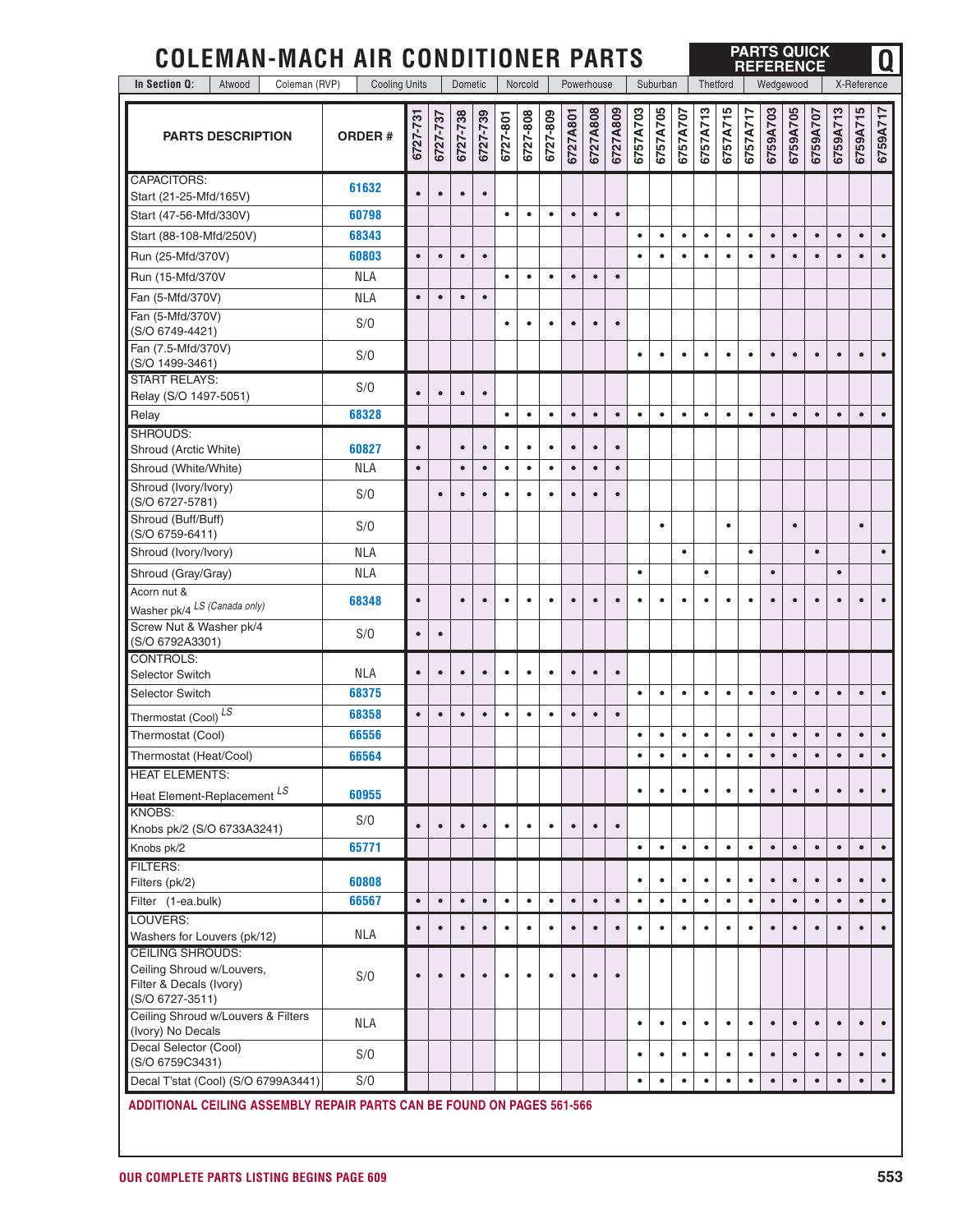| <b>PARTS DESCRIPTION</b>                                                                           | <b>ORDER#</b> | 6757B703  | 6757B705  | 6757B707  | 6757B713  | 6757B715  | 6757B717  | 6759B703  | 6759B705  | 6759B707  | 6759B713  | 6759B715  | 6759B717  | 6757C707  | 6757C717  | 6759C703  | 6759C705  | 6759C707  | 6759C713  | 6759C715  | 6759C717  | 6757D700  | 6759D700  | 6759E717  |
|----------------------------------------------------------------------------------------------------|---------------|-----------|-----------|-----------|-----------|-----------|-----------|-----------|-----------|-----------|-----------|-----------|-----------|-----------|-----------|-----------|-----------|-----------|-----------|-----------|-----------|-----------|-----------|-----------|
| <b>COMPRESSORS:</b><br>Compressor                                                                  | <b>NLA</b>    | $\bullet$ | $\bullet$ | $\bullet$ |           |           |           |           |           |           |           |           |           | $\bullet$ |           |           |           |           |           |           |           | $\bullet$ |           |           |
| Compressor (S/O 6757-3519)                                                                         | S/O           |           |           |           | $\bullet$ | $\bullet$ | $\bullet$ |           |           |           |           |           |           |           | $\bullet$ |           |           |           |           |           |           |           |           |           |
| Compressor LS (Canada only)                                                                        | 68372         |           |           |           |           |           |           | $\bullet$ | $\bullet$ | $\bullet$ |           |           |           |           |           |           |           |           |           |           |           |           | $\bullet$ |           |
| Compressor                                                                                         | <b>NLA</b>    |           |           |           |           |           |           |           |           |           | $\bullet$ | $\bullet$ | $\bullet$ |           |           | $\bullet$ | $\bullet$ | $\bullet$ | $\bullet$ | $\bullet$ | $\bullet$ |           |           | $\bullet$ |
| <b>CONDENSOR COILS:</b><br>Condensor Coil                                                          | <b>NLA</b>    | $\bullet$ | $\bullet$ | $\bullet$ | $\bullet$ | $\bullet$ | $\bullet$ | $\bullet$ | $\bullet$ | $\bullet$ | $\bullet$ | $\bullet$ | $\bullet$ |           |           |           |           |           |           |           |           |           |           |           |
| <b>BLOWER MOTORS:</b><br><b>Blower Motor</b><br>(S/O 6757B3119)                                    | S/O           | $\bullet$ | $\bullet$ | $\bullet$ | $\bullet$ | $\bullet$ | Ō         | $\bullet$ | $\bullet$ | $\bullet$ | $\bullet$ | $\bullet$ | $\bullet$ | $\bullet$ | $\bullet$ | $\bullet$ | $\bullet$ | $\bullet$ | $\bullet$ | $\bullet$ | $\bullet$ | $\bullet$ | $\bullet$ | $\bullet$ |
| <b>FAN BLADES /</b><br><b>IMPELLORS:</b><br>Fan (6-Blade 11" Dia)                                  | 68356         | $\bullet$ | $\bullet$ | $\bullet$ | $\bullet$ | $\bullet$ | $\bullet$ | $\bullet$ | $\bullet$ | $\bullet$ | $\bullet$ | $\bullet$ | $\bullet$ | $\bullet$ | $\bullet$ | $\bullet$ | $\bullet$ | $\bullet$ | $\bullet$ | $\bullet$ | $\bullet$ | $\bullet$ | $\bullet$ | $\bullet$ |
| Impellor (7" Dia.)                                                                                 | <b>NLA</b>    | $\bullet$ | $\bullet$ | $\bullet$ | $\bullet$ | $\bullet$ | $\bullet$ | $\bullet$ | $\bullet$ | $\bullet$ | $\bullet$ | $\bullet$ | $\bullet$ | $\bullet$ | $\bullet$ | $\bullet$ | $\bullet$ | $\bullet$ | $\bullet$ | $\bullet$ | $\bullet$ | $\bullet$ | $\bullet$ | $\bullet$ |
| <b>CAPACITORS:</b><br>Start (88-108-Mfd/250V)                                                      | 68343         | $\bullet$ | $\bullet$ | $\bullet$ | $\bullet$ | $\bullet$ | $\bullet$ | $\bullet$ | $\bullet$ | $\bullet$ | ٠         | $\bullet$ | $\bullet$ | $\bullet$ | $\bullet$ | $\bullet$ | $\bullet$ | $\bullet$ | $\bullet$ | $\bullet$ | $\bullet$ | $\bullet$ | $\bullet$ | $\bullet$ |
| Run (25-Mfd/370V)                                                                                  | 60803         | $\bullet$ | $\bullet$ | $\bullet$ | $\bullet$ | $\bullet$ | $\bullet$ | $\bullet$ | $\bullet$ | $\bullet$ | $\bullet$ | $\bullet$ | $\bullet$ | $\bullet$ | $\bullet$ | $\bullet$ | $\bullet$ | $\bullet$ | $\bullet$ | $\bullet$ | $\bullet$ | $\bullet$ | $\bullet$ |           |
| Run (25-Mfd/370V)                                                                                  | 60802         |           |           |           |           |           |           |           |           |           |           |           |           |           |           |           |           |           |           |           |           |           |           | $\bullet$ |
| Fan (7.5-Mfd/370V)                                                                                 | 60800         | $\bullet$ | $\bullet$ | $\bullet$ | $\bullet$ | $\bullet$ | $\bullet$ | $\bullet$ | $\bullet$ | $\bullet$ | $\bullet$ | $\bullet$ | $\bullet$ | $\bullet$ | $\bullet$ | $\bullet$ | $\bullet$ | $\bullet$ | $\bullet$ | $\bullet$ | $\bullet$ | $\bullet$ | $\bullet$ | $\bullet$ |
| <b>START RELAYS:</b><br><b>Start Relay</b>                                                         | 68328         | $\bullet$ | $\bullet$ | $\bullet$ | $\bullet$ | $\bullet$ | $\bullet$ | $\bullet$ | $\bullet$ | $\bullet$ | $\bullet$ | $\bullet$ | $\bullet$ | $\bullet$ | $\bullet$ | $\bullet$ | $\bullet$ | $\bullet$ | $\bullet$ | $\bullet$ | $\bullet$ | $\bullet$ | $\bullet$ | $\bullet$ |
| <b>SHROUDS:</b><br>Shroud (Ivory/Ivory)                                                            | <b>NLA</b>    |           |           | $\bullet$ |           |           | $\bullet$ |           |           | $\bullet$ |           |           | $\bullet$ | $\bullet$ | $\bullet$ |           |           |           |           |           |           | $\bullet$ | $\bullet$ | $\bullet$ |
| Shroud (Buff/Buff)<br>(S/O 6759-6411)                                                              | S/O           |           | $\bullet$ |           |           | $\bullet$ |           |           | $\bullet$ |           |           | $\bullet$ |           |           |           |           | $\bullet$ | $\bullet$ |           | $\bullet$ | $\bullet$ | $\bullet$ | $\bullet$ |           |
| Shroud (Gray/Gray)                                                                                 | <b>NLA</b>    | $\bullet$ |           |           | $\bullet$ |           |           | $\bullet$ |           |           |           |           |           |           |           | $\bullet$ |           |           | $\bullet$ |           |           | $\bullet$ | $\bullet$ |           |
| Shroud (White/White)                                                                               | <b>NLA</b>    |           |           |           |           |           |           |           |           |           |           |           |           |           |           |           |           |           |           |           |           | $\bullet$ | $\bullet$ |           |
| Acorn Nut &<br>Washer pk/4 LS (Canada only)                                                        | 68348         | $\bullet$ | $\bullet$ | $\bullet$ | $\bullet$ | $\bullet$ | $\bullet$ | $\bullet$ | $\bullet$ | $\bullet$ | $\bullet$ | $\bullet$ | $\bullet$ | $\bullet$ | $\bullet$ | $\bullet$ | $\bullet$ | $\bullet$ | $\bullet$ | $\bullet$ | $\bullet$ | $\bullet$ | $\bullet$ | $\bullet$ |
| <b>CONTROLS:</b><br>Selector Switch                                                                | 68375         | $\bullet$ | $\bullet$ | $\bullet$ | $\bullet$ | $\bullet$ | $\bullet$ | $\bullet$ | $\bullet$ | $\bullet$ | $\bullet$ | $\bullet$ | $\bullet$ | $\bullet$ | $\bullet$ | $\bullet$ | $\bullet$ | $\bullet$ | $\bullet$ | $\bullet$ | $\bullet$ | $\bullet$ | $\bullet$ | $\bullet$ |
| Thermostat (Cool)                                                                                  | 66556         | $\bullet$ | $\bullet$ | $\bullet$ | $\bullet$ | $\bullet$ | $\bullet$ | $\bullet$ | $\bullet$ | $\bullet$ | $\bullet$ | $\bullet$ | $\bullet$ | $\bullet$ | $\bullet$ | $\bullet$ | $\bullet$ | $\bullet$ | $\bullet$ | $\bullet$ | $\bullet$ | $\bullet$ | $\bullet$ | $\bullet$ |
| Thermostat (Heat/Cool)                                                                             | 66564         | $\bullet$ | $\bullet$ | $\bullet$ | $\bullet$ | $\bullet$ | $\bullet$ | $\bullet$ | $\bullet$ | $\bullet$ | ٠         | ٠         | $\bullet$ | $\bullet$ | $\bullet$ | $\bullet$ | $\bullet$ | ٠         | $\bullet$ | $\bullet$ | $\bullet$ | $\bullet$ | $\bullet$ | $\bullet$ |
| <b>KNOBS:</b><br>Knobs pk/2                                                                        | 65771         |           |           |           |           |           |           |           |           |           |           |           |           |           |           |           |           |           |           |           |           |           |           |           |
| <b>HEAT ELEMENT:</b><br>Heat Element-<br>Replacement LS                                            | 60955         | $\bullet$ | $\bullet$ | $\bullet$ | $\bullet$ | $\bullet$ | $\bullet$ | $\bullet$ | $\bullet$ | $\bullet$ | $\bullet$ | $\bullet$ | $\bullet$ | $\bullet$ | $\bullet$ | $\bullet$ | $\bullet$ | $\bullet$ | $\bullet$ | $\bullet$ | $\bullet$ | $\bullet$ | $\bullet$ | $\bullet$ |
| <b>FILTERS:</b><br>Filters (pk/2)                                                                  | 60808         | $\bullet$ | $\bullet$ | $\bullet$ | $\bullet$ | $\bullet$ | $\bullet$ | $\bullet$ | $\bullet$ | $\bullet$ | $\bullet$ | $\bullet$ | $\bullet$ | $\bullet$ | $\bullet$ | $\bullet$ | $\bullet$ | $\bullet$ | $\bullet$ | $\bullet$ | $\bullet$ | $\bullet$ | $\bullet$ | $\bullet$ |
| Filter Retainers (pk/4)                                                                            | 60965         | $\bullet$ | $\bullet$ | $\bullet$ | $\bullet$ | $\bullet$ | $\bullet$ | $\bullet$ | $\bullet$ | $\bullet$ | $\bullet$ | $\bullet$ | $\bullet$ | $\bullet$ | $\bullet$ | $\bullet$ | $\bullet$ | $\bullet$ | $\bullet$ | $\bullet$ | $\bullet$ | $\bullet$ | $\bullet$ | $\bullet$ |
| Filter (1-ea. bulk)                                                                                | 66567         | $\bullet$ | $\bullet$ | $\bullet$ | $\bullet$ | $\bullet$ | $\bullet$ | $\bullet$ | $\bullet$ | $\bullet$ | $\bullet$ | $\bullet$ | $\bullet$ | $\bullet$ | $\bullet$ | $\bullet$ | $\bullet$ | $\bullet$ | $\bullet$ | $\bullet$ | $\bullet$ | $\bullet$ | $\bullet$ | $\bullet$ |
| <b>LOUVERS:</b><br>Washers for Louvers pk/12                                                       | <b>NLA</b>    | $\bullet$ | $\bullet$ | $\bullet$ | $\bullet$ | $\bullet$ | $\bullet$ | $\bullet$ | $\bullet$ | $\bullet$ | $\bullet$ | $\bullet$ | $\bullet$ | $\bullet$ | $\bullet$ | $\bullet$ | $\bullet$ | $\bullet$ | $\bullet$ | $\bullet$ | $\bullet$ | $\bullet$ | $\bullet$ | $\bullet$ |
| <b>CEILING SHROUD:</b><br>Ceiling Shroud W/Louvers &<br>Filters(Ivory)No Decals<br>(s/O 6769B5061) | S/O           | $\bullet$ | $\bullet$ | $\bullet$ | $\bullet$ | $\bullet$ | $\bullet$ | $\bullet$ | $\bullet$ | $\bullet$ | $\bullet$ | $\bullet$ | $\bullet$ | $\bullet$ | $\bullet$ | $\bullet$ | $\bullet$ | $\bullet$ | $\bullet$ | $\bullet$ | $\bullet$ | $\bullet$ | $\bullet$ | $\bullet$ |
| Decal Selector (Cool)<br>(S/O 6759C3431)                                                           | S/O           | $\bullet$ | $\bullet$ | $\bullet$ | $\bullet$ | $\bullet$ | $\bullet$ | $\bullet$ | $\bullet$ | $\bullet$ | $\bullet$ | $\bullet$ | $\bullet$ | $\bullet$ | $\bullet$ |           | $\bullet$ | $\bullet$ | $\bullet$ | $\bullet$ | $\bullet$ | $\bullet$ | $\bullet$ | $\bullet$ |

(S/O 6759C3431) S/O **• • •••• • • •••• • • •••• • • •••** Decal T'stat (Cool) (S/O 6799A3441) S/O **• • •••• • • •••• • • •••• • • •••**

**ADDITIONAL CEILING ASSEMBLY REPAIR PARTS CAN BE FOUND ON PAGES 561-566**

# **COLEMAN-MACH AIR CONDITIONER PARTS**

**Q PARTS QUICK REFERENCE In Section Q:** Atwood | Coleman (RVP) | Cooling Units | Dometic | Norcold | Powerhouse | Suburban | Thetford | Wedgewood | X-Reference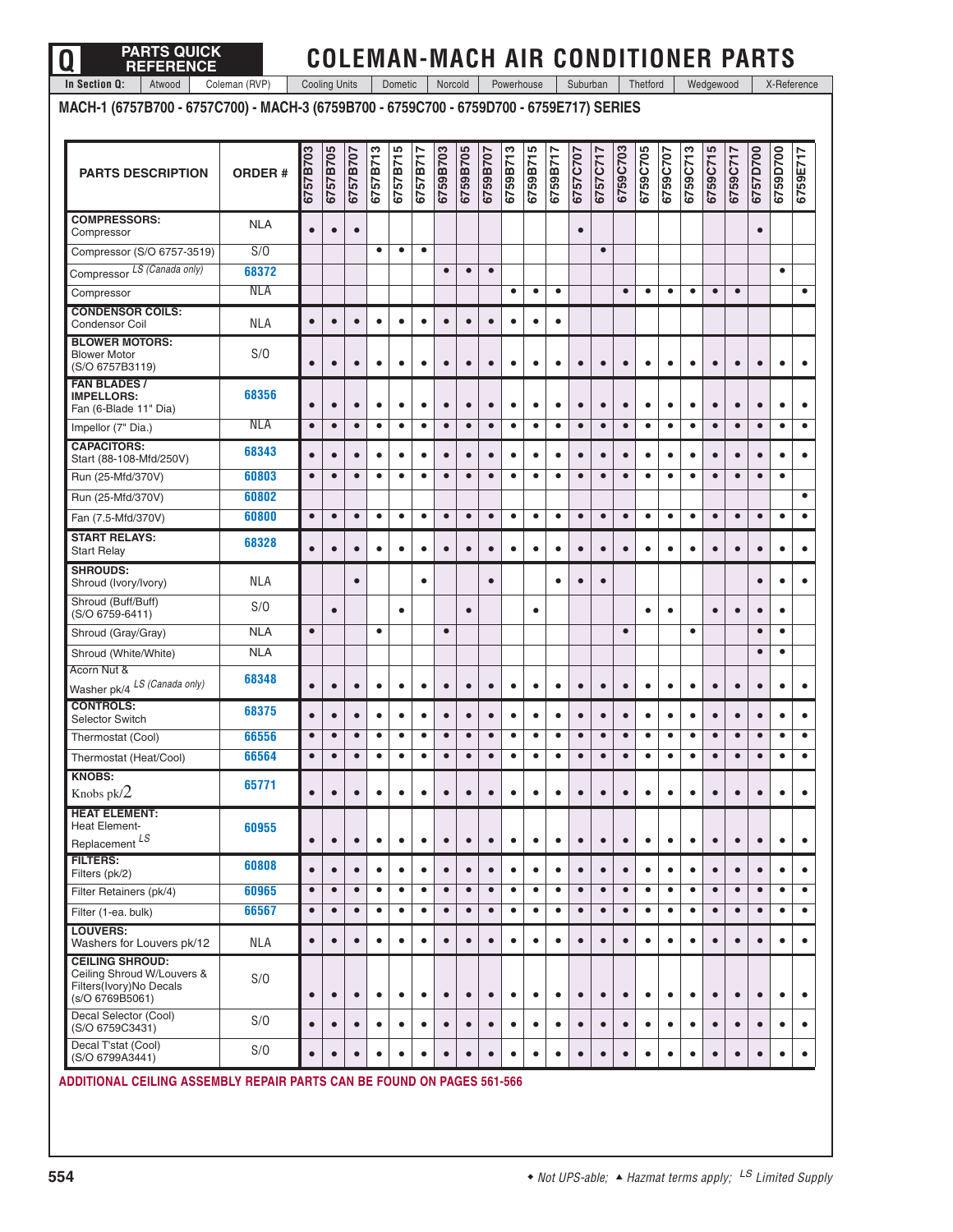| <b>COLEMAN-MACH AIR CONDITIONER PARTS</b>                                                |               |           |           |                      |           |           |           |           |           |           |           |           |           |            |           |           |           |           |           |           | <b>PARTS QUICK</b><br><b>REFERENCE</b> |           |           |           |           |             | 0         |
|------------------------------------------------------------------------------------------|---------------|-----------|-----------|----------------------|-----------|-----------|-----------|-----------|-----------|-----------|-----------|-----------|-----------|------------|-----------|-----------|-----------|-----------|-----------|-----------|----------------------------------------|-----------|-----------|-----------|-----------|-------------|-----------|
| In Section Q:<br>Atwood                                                                  | Coleman (RVP) |           |           | <b>Cooling Units</b> |           |           |           | Dometic   |           | Norcold   |           |           |           | Powerhouse |           |           | Suburban  |           | Thetford  |           |                                        |           | Wedgewood |           |           | X-Reference |           |
| MACH-1 (6757A800) - MACH-3 (6759-720 - 6759A720 - 6759-770 - 6759-800 - 6759-870) SERIES |               |           |           |                      |           |           |           |           |           |           |           |           |           |            |           |           |           |           |           |           |                                        |           |           |           |           |             |           |
| <b>PARTS DESCRIPTION</b>                                                                 | <b>ORDER#</b> | 6757A801  | 6757A802  | 6757A803             | 6757A807  | 6757A808  | 6757A809  | 6759-721  | 6759-722  | 6759-723  | 6759-727  | 6759-728  | 6759-729  | 6759A721   | 6759A722  | 6759A723  | 6759A727  | 6759A728  | 6759A729  | 6759-774  | 6759-801                               | 6759-802  | 6759-803  | 6759-807  | 6759-808  | 6759-809    | 6759-874  |
| <b>COMPRESSORS:</b><br>Compressor<br>(S/O 6757-3679)                                     | S/O           | $\bullet$ | $\bullet$ | $\bullet$            | $\bullet$ | $\bullet$ | $\bullet$ |           |           |           |           |           |           |            |           |           |           |           |           |           |                                        |           |           |           |           |             |           |
| Compressor                                                                               | S/O           |           |           |                      |           |           |           |           |           |           |           |           |           |            |           |           |           |           |           |           | $\bullet$                              | $\bullet$ | $\bullet$ | $\bullet$ | $\bullet$ | $\bullet$   | $\bullet$ |
| <b>BLOWER MOTORS:</b><br><b>Blower Motor</b><br>(S/O 6757B3119)                          | S/O           | $\bullet$ | $\bullet$ | $\bullet$            | $\bullet$ | $\bullet$ | $\bullet$ | $\bullet$ | $\bullet$ | $\bullet$ | $\bullet$ | $\bullet$ | $\bullet$ | $\bullet$  | $\bullet$ | $\bullet$ | $\bullet$ | $\bullet$ | $\bullet$ | $\bullet$ | $\bullet$                              | $\bullet$ | $\bullet$ | $\bullet$ | $\bullet$ | $\bullet$   |           |
| <b>FAN BLADES/</b><br><b>IMPELLORS:</b><br>Fan (6-Blade 11" Dia.)                        | 68356         | $\bullet$ | $\bullet$ | $\bullet$            | $\bullet$ | $\bullet$ | $\bullet$ | $\bullet$ | $\bullet$ | $\bullet$ | $\bullet$ | $\bullet$ | $\bullet$ | $\bullet$  | $\bullet$ | $\bullet$ | $\bullet$ | $\bullet$ | $\bullet$ | $\bullet$ | $\bullet$                              | $\bullet$ | $\bullet$ | $\bullet$ | $\bullet$ | $\bullet$   |           |
| Impellor (7" Dia.)<br>(S/O 6759-3271)                                                    | S/O           | $\bullet$ | $\bullet$ | $\bullet$            | $\bullet$ | $\bullet$ | $\bullet$ | $\bullet$ | $\bullet$ | $\bullet$ | $\bullet$ | $\bullet$ | $\bullet$ | $\bullet$  | $\bullet$ | $\bullet$ | $\bullet$ | $\bullet$ | $\bullet$ | $\bullet$ | $\bullet$                              | $\bullet$ | $\bullet$ | $\bullet$ | $\bullet$ | $\bullet$   |           |
| <b>CAPACITORS:</b><br>Start (47-56-Mfd/250V)<br>(S/O 6250-3421)                          | S/O           |           | $\bullet$ | $\bullet$            | $\bullet$ | $\bullet$ | $\bullet$ |           |           |           |           |           |           |            |           |           |           |           |           |           |                                        |           |           |           |           |             |           |
| Start (88-108-Mfd/250V)                                                                  | 68343         |           |           |                      |           |           |           |           |           |           |           |           |           |            |           |           |           |           |           |           | $\bullet$                              | $\bullet$ | $\bullet$ | $\bullet$ | $\bullet$ | $\bullet$   | $\bullet$ |
| Run (35-Mfd/370V)<br>(S/O 6749-4681)                                                     | S/O           |           | $\bullet$ | $\bullet$            | $\bullet$ | $\bullet$ | $\bullet$ |           |           |           |           |           |           |            |           |           |           |           |           |           | $\bullet$                              | $\bullet$ | $\bullet$ | $\bullet$ | $\bullet$ | $\bullet$   |           |
| Run (40-Mfd/370V)                                                                        | 60807         |           |           |                      |           |           |           | $\bullet$ | $\bullet$ | $\bullet$ | $\bullet$ | $\bullet$ | $\bullet$ | $\bullet$  | $\bullet$ | $\bullet$ | $\bullet$ | $\bullet$ | $\bullet$ | $\bullet$ |                                        |           |           |           |           |             |           |
| Fan (7.5-Mfd/370V)                                                                       | 60800         | $\bullet$ | $\bullet$ | $\bullet$            | $\bullet$ | $\bullet$ | $\bullet$ | $\bullet$ | $\bullet$ | $\bullet$ | $\bullet$ | $\bullet$ | $\bullet$ | $\bullet$  | $\bullet$ | $\bullet$ | $\bullet$ | $\bullet$ | $\bullet$ | $\bullet$ | $\bullet$                              | $\bullet$ | $\bullet$ | $\bullet$ | $\bullet$ | $\bullet$   | $\bullet$ |
| <b>START RELAYS:</b><br><b>Start Relay</b>                                               | 68328         | $\bullet$ | $\bullet$ | $\bullet$            | $\bullet$ | $\bullet$ | $\bullet$ |           |           |           |           |           |           |            |           |           |           |           |           |           | $\bullet$                              | $\bullet$ | $\bullet$ | $\bullet$ | ٠         | $\bullet$   |           |
| <b>SHROUDS:</b><br>Shroud (White/White)                                                  | <b>NLA</b>    | $\bullet$ |           |                      |           |           |           | $\bullet$ |           |           |           |           |           | $\bullet$  |           |           |           |           |           |           | $\bullet$                              |           |           |           |           |             |           |
| Shroud (Ivory/Ivory)                                                                     | <b>NLA</b>    |           |           | $\bullet$            | $\bullet$ |           | $\bullet$ |           |           |           |           |           |           |            |           |           |           |           |           |           |                                        |           | $\bullet$ | $\bullet$ |           | $\bullet$   |           |
| Shroud (Buff/Buff)<br>(S/O 6759-6411)                                                    | S/O           |           |           |                      |           | $\bullet$ |           |           |           |           |           | $\bullet$ |           |            |           |           |           | $\bullet$ |           |           |                                        |           |           |           | $\bullet$ |             | $\bullet$ |
| Shroud (Gray/Gray)                                                                       | <b>NLA</b>    |           | $\bullet$ |                      |           |           |           |           | $\bullet$ | $\bullet$ | $\bullet$ |           | $\bullet$ |            | $\bullet$ | $\bullet$ | $\bullet$ |           | $\bullet$ |           |                                        | $\bullet$ |           |           |           |             |           |
| Acorn Nut &<br>Washer pk/4 LS (Canada only)                                              | 68348         | $\bullet$ | $\bullet$ | $\bullet$            | $\bullet$ | $\bullet$ | $\bullet$ | $\bullet$ | $\bullet$ | $\bullet$ | $\bullet$ | $\bullet$ | $\bullet$ | $\bullet$  | $\bullet$ | $\bullet$ | $\bullet$ | $\bullet$ | $\bullet$ | $\bullet$ | $\bullet$                              | $\bullet$ | $\bullet$ | $\bullet$ | $\bullet$ | $\bullet$   |           |
| <b>CONTROLS:</b><br><b>Selector Switch</b>                                               | 68375         | $\bullet$ | $\bullet$ | $\bullet$            | $\bullet$ | $\bullet$ | $\bullet$ | $\bullet$ | $\bullet$ | $\bullet$ | $\bullet$ | $\bullet$ | $\bullet$ | $\bullet$  | $\bullet$ | $\bullet$ | $\bullet$ | $\bullet$ | $\bullet$ | $\bullet$ | $\bullet$                              | $\bullet$ | $\bullet$ | $\bullet$ | $\bullet$ | $\bullet$   | $\bullet$ |
| Thermostat (Cool)                                                                        | 66556         | $\bullet$ | $\bullet$ | $\bullet$            | $\bullet$ | $\bullet$ | $\bullet$ | $\bullet$ | $\bullet$ | $\bullet$ | $\bullet$ | $\bullet$ | $\bullet$ | $\bullet$  | $\bullet$ | $\bullet$ | $\bullet$ | $\bullet$ | ٠         | $\bullet$ | $\bullet$                              | $\bullet$ | $\bullet$ | $\bullet$ | $\bullet$ | $\bullet$   | $\bullet$ |
| Thermostat (Heat/Cool)                                                                   | 66564         | $\bullet$ | $\bullet$ | $\bullet$            | $\bullet$ | $\bullet$ | $\bullet$ | $\bullet$ | $\bullet$ | $\bullet$ | $\bullet$ | ٠         | ٠         | $\bullet$  | $\bullet$ | $\bullet$ | ٠         | ٠         | ٠         | $\bullet$ | $\bullet$                              | $\bullet$ | ٠         | ٠         | $\bullet$ | $\bullet$   | $\bullet$ |
| <b>KNOBS:</b><br>Knobs (pk/2)                                                            | 65771         | $\bullet$ | $\bullet$ | $\bullet$            | $\bullet$ | $\bullet$ | $\bullet$ | $\bullet$ | $\bullet$ | $\bullet$ | $\bullet$ | $\bullet$ | $\bullet$ | $\bullet$  | $\bullet$ | $\bullet$ | $\bullet$ | $\bullet$ | $\bullet$ | $\bullet$ | $\bullet$                              | $\bullet$ | $\bullet$ | $\bullet$ | $\bullet$ | $\bullet$   | $\bullet$ |
| <b>HEAT ELEMENT:</b><br><b>Heat Element</b><br>Replacement LS                            | 60955         | $\bullet$ | $\bullet$ | $\bullet$            | $\bullet$ | $\bullet$ | $\bullet$ | $\bullet$ | $\bullet$ | $\bullet$ | $\bullet$ | $\bullet$ | $\bullet$ | $\bullet$  | $\bullet$ | $\bullet$ | $\bullet$ | $\bullet$ | $\bullet$ | $\bullet$ | $\bullet$                              | $\bullet$ | $\bullet$ | $\bullet$ | $\bullet$ | $\bullet$   | $\bullet$ |
| <b>FILTERS:</b><br>Filters (pk/2)                                                        | 60808         | $\bullet$ | $\bullet$ | $\bullet$            | $\bullet$ | $\bullet$ | $\bullet$ | $\bullet$ | $\bullet$ | $\bullet$ | $\bullet$ | $\bullet$ | $\bullet$ | $\bullet$  | $\bullet$ | $\bullet$ | $\bullet$ | $\bullet$ | $\bullet$ | $\bullet$ | $\bullet$                              | $\bullet$ | $\bullet$ | $\bullet$ | $\bullet$ | $\bullet$   | $\bullet$ |
| Filter (1-ea.bulk)                                                                       | 66567         | $\bullet$ | $\bullet$ | $\bullet$            | $\bullet$ | $\bullet$ | $\bullet$ | $\bullet$ | $\bullet$ | $\bullet$ | $\bullet$ | $\bullet$ | $\bullet$ | $\bullet$  | $\bullet$ | $\bullet$ | $\bullet$ | $\bullet$ | $\bullet$ | $\bullet$ | $\bullet$                              | $\bullet$ | $\bullet$ | $\bullet$ | $\bullet$ | $\bullet$   | $\bullet$ |
| <b>LOUVERS:</b><br>Washer for Louver (pk/12)                                             | <b>NLA</b>    | $\bullet$ | $\bullet$ | $\bullet$            | $\bullet$ | $\bullet$ | $\bullet$ | $\bullet$ | $\bullet$ | $\bullet$ | $\bullet$ | $\bullet$ | $\bullet$ | $\bullet$  | $\bullet$ | $\bullet$ | $\bullet$ | $\bullet$ | $\bullet$ | $\bullet$ | $\bullet$                              | $\bullet$ | $\bullet$ | $\bullet$ | $\bullet$ | $\bullet$   | $\bullet$ |
| <b>CEILING SHROUD:</b><br>Ceiling Shroud<br>with Louvers & Filters<br>(Ivory) No Decals  | <b>NLA</b>    | $\bullet$ | $\bullet$ | $\bullet$            | $\bullet$ | $\bullet$ | $\bullet$ | $\bullet$ | $\bullet$ | $\bullet$ | $\bullet$ | $\bullet$ | $\bullet$ | $\bullet$  | $\bullet$ | $\bullet$ | $\bullet$ | $\bullet$ | $\bullet$ | $\bullet$ | $\bullet$                              | $\bullet$ | $\bullet$ | $\bullet$ | $\bullet$ | $\bullet$   | $\bullet$ |
| Decal Selector (Cool)<br>(S/O 6759C3431)                                                 | S/O           | $\bullet$ | $\bullet$ | $\bullet$            | $\bullet$ | $\bullet$ | $\bullet$ | $\bullet$ | $\bullet$ | $\bullet$ | $\bullet$ | $\bullet$ | $\bullet$ | $\bullet$  | $\bullet$ | $\bullet$ | $\bullet$ | $\bullet$ | $\bullet$ | $\bullet$ | $\bullet$                              | $\bullet$ | $\bullet$ | $\bullet$ | $\bullet$ | $\bullet$   | $\bullet$ |
| Decal T'stat (Cool)<br>(S/O 679A3441)                                                    | S/O           | $\bullet$ | $\bullet$ | $\bullet$            | $\bullet$ | $\bullet$ | $\bullet$ | $\bullet$ | $\bullet$ | $\bullet$ | $\bullet$ | $\bullet$ | $\bullet$ | $\bullet$  | $\bullet$ | $\bullet$ | $\bullet$ | $\bullet$ | $\bullet$ | $\bullet$ | $\bullet$                              | $\bullet$ | $\bullet$ | $\bullet$ | $\bullet$ | $\bullet$   | $\bullet$ |
|                                                                                          |               |           |           |                      |           |           |           |           |           |           |           |           |           |            |           |           |           |           |           |           |                                        |           |           |           |           |             |           |

#### **ADDITIONAL CEILING ASSEMBLY REPAIR PARTS CAN BE FOUND ON PAGES 561-566**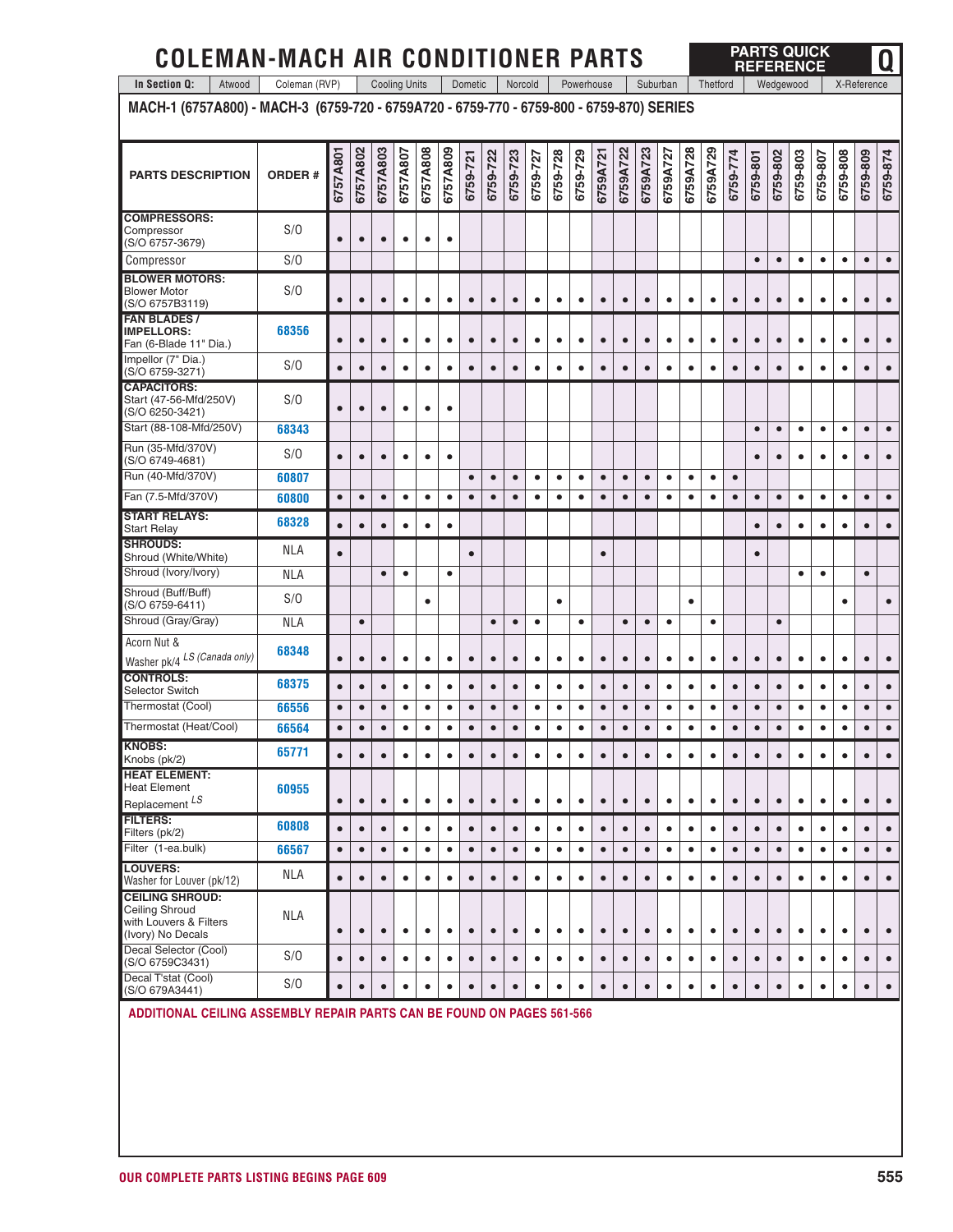# **Q PARTS QUICK REFERENCE**

## **COLEMAN-MACH AIR CONDITIONER PARTS**

**In Section Q:** Atwood Coleman (RVP) Cooling Units Dometic Norcold Powerhouse Suburban Thetford Wedgewood X-Reference

**MACH-15 (7335 SERIES),690, A690, B690, 890, A890, B890, / (8335 SERIES) HEAT PUMP (7535 SERIES) 890, / (8535 SERIES), / (90X4 SERIES)** 

| <b>PARTS DESCRIPTION</b>                                                  | <b>ORDER#</b> | 7335-690  | 7335A690  | 7335B690  | 7335-890  | 7335A890  | 7335B890  | 8335-890  | 7535-890  | 8535-890  |                                                                                    | 90X4      |  |  |  |
|---------------------------------------------------------------------------|---------------|-----------|-----------|-----------|-----------|-----------|-----------|-----------|-----------|-----------|------------------------------------------------------------------------------------|-----------|--|--|--|
| <b>COMPRESSORS:</b><br>Compressor (S/O 1450A2061)                         | S/O           |           | $\bullet$ |           | $\bullet$ | $\bullet$ |           |           | $\bullet$ |           |                                                                                    |           |  |  |  |
| Compressor (S/O 1450A2069)                                                | S/O           |           |           |           |           |           | $\bullet$ | $\bullet$ |           | $\bullet$ |                                                                                    |           |  |  |  |
| <b>CONDENSOR COILS:</b>                                                   | S/O           |           |           |           |           |           |           |           |           |           |                                                                                    |           |  |  |  |
| Condensor Coil (S/O 1452-1441)<br>Condensor Coil                          | <b>NLA</b>    | (3)       | (3)       | $\bullet$ | (3)       | (3)       | $\bullet$ | $\bullet$ | $\bullet$ | $\bullet$ |                                                                                    |           |  |  |  |
| <b>BLOWER MOTORS:</b><br><b>Blower Motors</b>                             | 60789         | $\bullet$ | $\bullet$ | $\bullet$ | $\bullet$ | $\bullet$ | $\bullet$ |           | $\bullet$ |           |                                                                                    |           |  |  |  |
| <b>Blower Motor</b>                                                       | 64937         |           |           |           |           |           |           | $\bullet$ |           | $\bullet$ |                                                                                    |           |  |  |  |
| <b>FAN BLADES / IMPELLORS:</b><br>Fan (6-Blade 11" Dia.)                  | 68356         | $\bullet$ | $\bullet$ | $\bullet$ | $\bullet$ | $\bullet$ | $\bullet$ | $\bullet$ | $\bullet$ | $\bullet$ |                                                                                    |           |  |  |  |
| Impellor (S/O 1472-1091)                                                  | S/O           |           |           |           |           |           |           | $\bullet$ |           | $\bullet$ |                                                                                    |           |  |  |  |
| Impellor (7" Dia.)                                                        | 60790         | $\bullet$ | $\bullet$ | $\bullet$ | $\bullet$ | $\bullet$ | $\bullet$ |           | $\bullet$ |           |                                                                                    |           |  |  |  |
| <b>CAPACITORS:</b><br>Start (21-25-Mfd/165V)                              | 61632         |           | $\bullet$ | $\bullet$ | $\bullet$ | $\bullet$ | $\bullet$ |           | $\bullet$ | $\bullet$ |                                                                                    |           |  |  |  |
| Start (21-25 Mfd./165V)                                                   | 68343         |           |           |           |           |           |           | $\bullet$ |           |           |                                                                                    |           |  |  |  |
| Run (40-Mfd/370V)                                                         | 60807         |           |           |           |           |           | $\bullet$ | $\bullet$ |           | $\bullet$ |                                                                                    |           |  |  |  |
| Run (Comp -45 Mfd/370V)                                                   | 69393         |           |           |           |           |           |           |           |           |           |                                                                                    | $\bullet$ |  |  |  |
| Run (50-Mfd/250V) (S/O 1499-5741)                                         | S/O           | $\bullet$ | $\bullet$ | $\bullet$ | $\bullet$ | $\bullet$ |           |           | $\bullet$ |           |                                                                                    |           |  |  |  |
| Fan (7.5-Mfd/370V)                                                        | 60800         | $\bullet$ | $\bullet$ | $\bullet$ | $\bullet$ | $\bullet$ | $\bullet$ | $\bullet$ | $\bullet$ | $\bullet$ |                                                                                    |           |  |  |  |
| <b>START RELAYS:</b>                                                      |               |           |           |           |           |           |           |           |           |           |                                                                                    |           |  |  |  |
| <b>Start Relay</b>                                                        | 68328         |           |           |           |           |           | $\bullet$ | $\bullet$ | $\bullet$ | $\bullet$ |                                                                                    |           |  |  |  |
| Start Relay (S/O 1497-4151)                                               | S/O           | $\bullet$ | $\bullet$ | $\bullet$ | $\bullet$ | $\bullet$ |           |           |           |           |                                                                                    |           |  |  |  |
| Start Device Pkg (8333A9021)                                              | 64940         |           |           |           |           |           |           | $\bullet$ |           | $\bullet$ |                                                                                    | $\bullet$ |  |  |  |
| <b>SHROUDS:</b><br>Shroud (White/White)                                   | 66578         | #1        |           |           |           |           |           |           |           |           |                                                                                    |           |  |  |  |
| Shroud (Artic White)                                                      | 66578         | # 6       |           |           |           |           |           |           |           |           | WHEN ORDERING A REPLACEMENT SHROUD,<br><b>REFER TO THE MODEL NUMBER FOR COLORS</b> |           |  |  |  |
| Shroud (Ivory/Ivory)                                                      | <b>NLA</b>    | #3,7,9    |           |           |           |           |           |           |           |           |                                                                                    |           |  |  |  |
| Shroud (Buff/Buff) (S/O 6759-6411)                                        | S/O           | #4,8      |           |           |           |           |           |           |           |           | Example 7333-XX3 (The #3 Will Be Ivory)                                            |           |  |  |  |
| Shroud (Gray/Gray)                                                        | <b>NLA</b>    | #2        |           |           |           |           |           |           |           |           |                                                                                    |           |  |  |  |
| <b>SCREWS, SHROUD:</b><br>Screw nut & Washer pk/4                         | 60940         | $\bullet$ | $\bullet$ | $\bullet$ | $\bullet$ | $\bullet$ | $\bullet$ | $\bullet$ | $\bullet$ | $\bullet$ |                                                                                    |           |  |  |  |
| <b>MOUNTING GASKET:</b><br>Gasket Package, 1-pc. 14" x 16"                | S/O           | $\bullet$ | $\bullet$ |           | $\bullet$ | $\bullet$ |           |           | $\bullet$ |           |                                                                                    |           |  |  |  |
| (S/O 6972A3301)<br><b>STANDARD CEILING ASS'Y</b>                          |               |           | MFG#      |           |           |           |           |           |           |           |                                                                                    |           |  |  |  |
| Heat Pump (Ivory)                                                         | 63147         |           | 8530-715  |           |           |           |           |           |           |           |                                                                                    |           |  |  |  |
| <b>DUCTED CEILING ASS'Y</b>                                               |               |           | MFG#      |           |           |           |           |           |           |           |                                                                                    |           |  |  |  |
| Flush Mount (12V) (White)                                                 | <b>NLA</b>    |           | 7330-730  |           |           |           |           |           |           |           |                                                                                    |           |  |  |  |
| <b>STANDARD CEILING ASS'Y 'NEW'</b>                                       |               |           | MFG#      |           |           |           |           |           |           |           |                                                                                    |           |  |  |  |
| Cool only (White)                                                         | 67305         |           | 8330-713  |           |           |           |           |           |           |           |                                                                                    |           |  |  |  |
| Cool only (White)                                                         | 67305         |           | 9330-E715 |           |           |           |           |           |           |           |                                                                                    |           |  |  |  |
| Cool Only (Ivory)                                                         | <b>NLA</b>    |           | 8330-714  |           |           |           |           |           |           |           | <b>CEILING ASSEMBLIES: (REPAIR PARTS)</b><br>REFER TO PAGES 561-566                |           |  |  |  |
| Heat/Cool (Ivory)                                                         | <b>NLA</b>    |           | 8330-716  |           |           |           |           |           |           |           |                                                                                    |           |  |  |  |
| <b>DUCTED CEILING ASS'Y 'NEW'</b>                                         |               |           | MFG#      |           |           |           |           |           |           |           |                                                                                    |           |  |  |  |
| Flush Mount (12V) (White)                                                 | 63130         |           | 8330-733  |           |           |           |           |           |           |           |                                                                                    |           |  |  |  |
| Flush Mount Heat Pump                                                     | 63148         |           | 8530-735  |           |           |           |           |           |           |           |                                                                                    |           |  |  |  |
| <b>WALL THERMOSTAT (12 VOLT)</b>                                          | 60277         |           | 7330D3351 |           |           |           |           |           |           |           |                                                                                    |           |  |  |  |
| Thermostat (Heat Pump, newer units)<br>Thermostat Sub Base (Heat Pump) LS | 65659         |           | 8530A3451 |           |           |           |           |           |           |           |                                                                                    |           |  |  |  |
|                                                                           | 60455         |           | 7330-3401 |           |           |           |           |           |           |           |                                                                                    |           |  |  |  |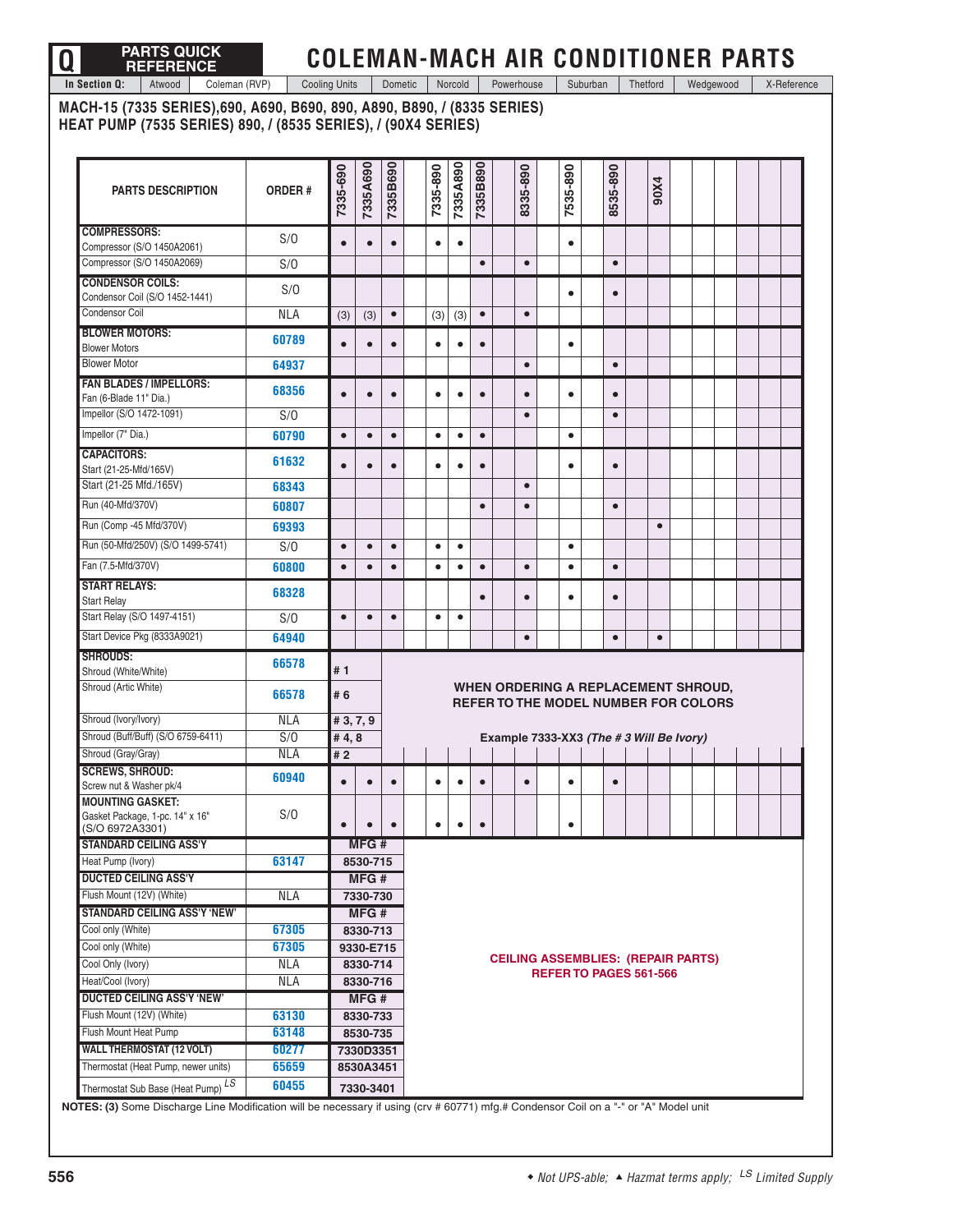| <b>Cooling Units</b><br>In Section Q:<br>Coleman (RVP)<br>Dometic<br>Wedgewood<br>Atwood<br>Norcold<br>Powerhouse<br>Suburban<br>Thetford<br>X-Reference<br><b>MANAMANA</b><br>M<br>Upper Unit<br><b>Controls: Selector Switch</b><br>M<br>Fabric All<br>Umbilica <sup>-</sup><br>Harness<br>Celling Assembly<br>Mount Bolts (4)<br>Thermostat<br>Control Box<br>5V Supply Wiring<br>Selector Sw<br>Control Bo<br><b>Thermostat</b><br>Centing Assembly<br>Shroud<br>ROUGHNECK SERIES (6770A717 - 7433-797 - 7433A797 - 7433A887 - 7433A897 - 8433C8XX)<br>SUPER MACH SERIES (6798A700 - 6799A700 - 6798-800 - 6799-800 - 6799A800)<br>6798A709<br>6799A702<br>6799A708<br>6799A709<br>6798A702<br>6798A708<br>6799A807<br>6799A801<br>7433B897<br>6798-808<br>6798-809<br>6799-802<br>6799-805<br>6799-808<br>6799-874<br>7433A887<br>7433A897<br>6798-802<br>6799-809<br>7433A797<br>7433-797<br>6798-801<br>6799-801<br>6770A71<br><b>ORDER#</b><br><b>PARTS DESCRIPTION</b><br><b>COMPRESSORS:</b><br><b>NLA</b><br>$\bullet$<br>$\bullet$<br>$\bullet$<br>Compressor<br><b>NLA</b><br>Compressor<br>$\bullet$<br>$\bullet$<br>$\bullet$<br>Compressor LS (Canada only)<br>61533<br>$\bullet$<br>$\bullet$<br>$\bullet$<br>$\bullet$<br>$\bullet$<br>$\bullet$<br>$\bullet$<br>$\bullet$<br>$\bullet$<br>$\bullet$<br>$\bullet$<br>$\bullet$<br>Compressor LS<br>60038<br>$\bullet$<br>$\bullet$<br>$\bullet$<br>$\bullet$<br>$\bullet$<br>$\bullet$<br><b>CONDENSOR COILS:</b><br>S/O<br><b>Condensor Coil</b><br>$\bullet$<br>(S/O 1452A1451)<br><b>Condensor Coil</b><br>S/O<br>(S/O 1452A1271)<br>Condensor Coil<br>S/O<br>$\bullet$<br>$\bullet$<br>$\bullet$<br>$\bullet$<br>(S/O 1452B1301)<br><b>BLOWER MOTORS:</b><br>S/O<br><b>Blower Motor</b><br>$\bullet$<br>(S/O 6757B3119)<br>60789<br>$\bullet$<br>$\bullet$<br><b>Blower Motor</b><br>$\bullet$<br>$\bullet$<br>$\bullet$<br>$\bullet$<br>$\bullet$<br>60964<br>$\bullet$<br>$\bullet$<br><b>Blower Motor</b><br>$\bullet$<br>$\bullet$<br>$\bullet$<br>$\bullet$<br>$\bullet$<br>$\bullet$<br>$\bullet$<br>$\bullet$<br>$\bullet$<br>$\bullet$<br>$\bullet$<br>$\bullet$<br>$\bullet$<br>$\bullet$<br><b>FAN BLADES/IMPELLORS:</b><br>68356<br>$\bullet$<br>$\bullet$<br>$\bullet$<br>$\bullet$<br>$\bullet$<br>$\bullet$<br>Fan (6-Blade 11" Dia.:<br><b>NLA</b><br>Impellor (7" Dia.)<br>$\bullet$<br>$\bullet$<br>$\bullet$<br>$\bullet$<br>$\bullet$<br>$\bullet$<br>61532<br>$\bullet$<br>$\bullet$<br>$\bullet$<br>$\bullet$<br>$\bullet$<br>$\bullet$<br>$\bullet$<br>$\bullet$<br>$\bullet$<br>$\bullet$<br>$\bullet$<br>$\bullet$<br>$\bullet$<br>$\bullet$<br>$\bullet$<br>$\bullet$<br>$\bullet$<br><b>Condensor Blower Wheel</b><br>$\bullet$<br><b>CAPACITORS:</b><br>68343<br>$\bullet$<br>$\bullet$<br>$\bullet$<br>$\bullet$<br>$\bullet$<br>$\bullet$<br>$\bullet$<br>$\bullet$<br>$\bullet$<br>$\bullet$<br>$\bullet$<br>$\bullet$<br>$\bullet$<br>$\bullet$<br>$\bullet$<br>$\bullet$<br>$\bullet$<br>$\bullet$<br>$\bullet$<br>$\bullet$<br>$\bullet$<br>Start (88-108-Mfd/250V)<br>60792<br>Start (108-130-Mfd/165V)<br>$\bullet$<br>$\bullet$<br>$\bullet$<br>Run (35-Mfd/370V)<br>S/O<br>$\bullet$<br>$\bullet$<br>$\bullet$<br>$\bullet$<br>$\bullet$<br>$\bullet$<br>$\bullet$<br>$\bullet$<br>$\bullet$<br>$\bullet$<br>٠<br>$\bullet$<br>$\bullet$<br>$\bullet$<br>$\bullet$<br>$\bullet$<br>$\bullet$<br>$(S/O 1499-5681)$<br>$\bullet$<br>60802<br>Run (25-Mfd/370V)<br>$\bullet$<br>$\bullet$<br>$\bullet$<br>$\bullet$<br>$\bullet$<br>$\bullet$<br>69393<br>Run (Comp-45 Mfd/370V)<br>60801<br>Fan (12.5-Mfd/370V)<br>$\bullet$<br>$\bullet$<br>$\bullet$<br>$\bullet$<br>$\bullet$<br>$\bullet$<br>$\bullet$<br>$\bullet$<br>$\bullet$<br>$\bullet$<br>$\bullet$<br>$\bullet$<br>$\bullet$<br>$\bullet$<br>$\bullet$<br>$\bullet$<br>٠<br>$\bullet$<br>60800<br>Fan (7.5-Mfd/370V)<br>$\bullet$<br>$\bullet$<br>$\bullet$<br>$\bullet$<br>$\bullet$<br>$\bullet$<br><b>START RELAYS:</b><br>68328<br>$\bullet$ | <b>COLEMAN-MACH AIR CONDITIONER PARTS</b> |           |           |           |           |           |           |           |           |           |           |           |   |           |           |   |           |           |           | <b>PARTS QUICK</b><br><b>REFERENCE</b> |           |           |           |           | Q         |
|-----------------------------------------------------------------------------------------------------------------------------------------------------------------------------------------------------------------------------------------------------------------------------------------------------------------------------------------------------------------------------------------------------------------------------------------------------------------------------------------------------------------------------------------------------------------------------------------------------------------------------------------------------------------------------------------------------------------------------------------------------------------------------------------------------------------------------------------------------------------------------------------------------------------------------------------------------------------------------------------------------------------------------------------------------------------------------------------------------------------------------------------------------------------------------------------------------------------------------------------------------------------------------------------------------------------------------------------------------------------------------------------------------------------------------------------------------------------------------------------------------------------------------------------------------------------------------------------------------------------------------------------------------------------------------------------------------------------------------------------------------------------------------------------------------------------------------------------------------------------------------------------------------------------------------------------------------------------------------------------------------------------------------------------------------------------------------------------------------------------------------------------------------------------------------------------------------------------------------------------------------------------------------------------------------------------------------------------------------------------------------------------------------------------------------------------------------------------------------------------------------------------------------------------------------------------------------------------------------------------------------------------------------------------------------------------------------------------------------------------------------------------------------------------------------------------------------------------------------------------------------------------------------------------------------------------------------------------------------------------------------------------------------------------------------------------------------------------------------------------------------------------------------------------------------------------------------------------------------------------------------------------------------------------------------------------------------------------------------------------------------------------------------------------------------------------------------------------------------------------------------------------------------------------------------------------------------------------------------------------------------------------------------------------------------------------------------------------------------------------------------------------------------------------------------------------------------------------------------------------------------------------------------------------------------------------------------------------------------------------------------------------------|-------------------------------------------|-----------|-----------|-----------|-----------|-----------|-----------|-----------|-----------|-----------|-----------|-----------|---|-----------|-----------|---|-----------|-----------|-----------|----------------------------------------|-----------|-----------|-----------|-----------|-----------|
|                                                                                                                                                                                                                                                                                                                                                                                                                                                                                                                                                                                                                                                                                                                                                                                                                                                                                                                                                                                                                                                                                                                                                                                                                                                                                                                                                                                                                                                                                                                                                                                                                                                                                                                                                                                                                                                                                                                                                                                                                                                                                                                                                                                                                                                                                                                                                                                                                                                                                                                                                                                                                                                                                                                                                                                                                                                                                                                                                                                                                                                                                                                                                                                                                                                                                                                                                                                                                                                                                                                                                                                                                                                                                                                                                                                                                                                                                                                                                                                                                       |                                           |           |           |           |           |           |           |           |           |           |           |           |   |           |           |   |           |           |           |                                        |           |           |           |           |           |
|                                                                                                                                                                                                                                                                                                                                                                                                                                                                                                                                                                                                                                                                                                                                                                                                                                                                                                                                                                                                                                                                                                                                                                                                                                                                                                                                                                                                                                                                                                                                                                                                                                                                                                                                                                                                                                                                                                                                                                                                                                                                                                                                                                                                                                                                                                                                                                                                                                                                                                                                                                                                                                                                                                                                                                                                                                                                                                                                                                                                                                                                                                                                                                                                                                                                                                                                                                                                                                                                                                                                                                                                                                                                                                                                                                                                                                                                                                                                                                                                                       |                                           |           |           |           |           |           |           |           |           |           |           |           |   |           |           |   |           |           |           |                                        |           |           |           |           |           |
|                                                                                                                                                                                                                                                                                                                                                                                                                                                                                                                                                                                                                                                                                                                                                                                                                                                                                                                                                                                                                                                                                                                                                                                                                                                                                                                                                                                                                                                                                                                                                                                                                                                                                                                                                                                                                                                                                                                                                                                                                                                                                                                                                                                                                                                                                                                                                                                                                                                                                                                                                                                                                                                                                                                                                                                                                                                                                                                                                                                                                                                                                                                                                                                                                                                                                                                                                                                                                                                                                                                                                                                                                                                                                                                                                                                                                                                                                                                                                                                                                       |                                           |           |           |           |           |           |           |           |           |           |           |           |   |           |           |   |           |           |           |                                        |           |           |           |           | 8433C8XX  |
|                                                                                                                                                                                                                                                                                                                                                                                                                                                                                                                                                                                                                                                                                                                                                                                                                                                                                                                                                                                                                                                                                                                                                                                                                                                                                                                                                                                                                                                                                                                                                                                                                                                                                                                                                                                                                                                                                                                                                                                                                                                                                                                                                                                                                                                                                                                                                                                                                                                                                                                                                                                                                                                                                                                                                                                                                                                                                                                                                                                                                                                                                                                                                                                                                                                                                                                                                                                                                                                                                                                                                                                                                                                                                                                                                                                                                                                                                                                                                                                                                       |                                           |           |           |           |           |           |           |           |           |           |           |           |   |           |           |   |           |           |           |                                        |           |           |           |           |           |
|                                                                                                                                                                                                                                                                                                                                                                                                                                                                                                                                                                                                                                                                                                                                                                                                                                                                                                                                                                                                                                                                                                                                                                                                                                                                                                                                                                                                                                                                                                                                                                                                                                                                                                                                                                                                                                                                                                                                                                                                                                                                                                                                                                                                                                                                                                                                                                                                                                                                                                                                                                                                                                                                                                                                                                                                                                                                                                                                                                                                                                                                                                                                                                                                                                                                                                                                                                                                                                                                                                                                                                                                                                                                                                                                                                                                                                                                                                                                                                                                                       |                                           |           |           |           |           |           |           |           |           |           |           |           |   |           |           |   |           |           |           |                                        |           |           |           |           |           |
|                                                                                                                                                                                                                                                                                                                                                                                                                                                                                                                                                                                                                                                                                                                                                                                                                                                                                                                                                                                                                                                                                                                                                                                                                                                                                                                                                                                                                                                                                                                                                                                                                                                                                                                                                                                                                                                                                                                                                                                                                                                                                                                                                                                                                                                                                                                                                                                                                                                                                                                                                                                                                                                                                                                                                                                                                                                                                                                                                                                                                                                                                                                                                                                                                                                                                                                                                                                                                                                                                                                                                                                                                                                                                                                                                                                                                                                                                                                                                                                                                       |                                           |           |           |           |           |           |           |           |           |           |           |           |   |           |           |   |           |           |           |                                        |           |           |           |           |           |
|                                                                                                                                                                                                                                                                                                                                                                                                                                                                                                                                                                                                                                                                                                                                                                                                                                                                                                                                                                                                                                                                                                                                                                                                                                                                                                                                                                                                                                                                                                                                                                                                                                                                                                                                                                                                                                                                                                                                                                                                                                                                                                                                                                                                                                                                                                                                                                                                                                                                                                                                                                                                                                                                                                                                                                                                                                                                                                                                                                                                                                                                                                                                                                                                                                                                                                                                                                                                                                                                                                                                                                                                                                                                                                                                                                                                                                                                                                                                                                                                                       |                                           |           |           |           |           |           |           |           |           |           |           |           |   |           |           |   |           |           |           |                                        |           |           |           |           |           |
|                                                                                                                                                                                                                                                                                                                                                                                                                                                                                                                                                                                                                                                                                                                                                                                                                                                                                                                                                                                                                                                                                                                                                                                                                                                                                                                                                                                                                                                                                                                                                                                                                                                                                                                                                                                                                                                                                                                                                                                                                                                                                                                                                                                                                                                                                                                                                                                                                                                                                                                                                                                                                                                                                                                                                                                                                                                                                                                                                                                                                                                                                                                                                                                                                                                                                                                                                                                                                                                                                                                                                                                                                                                                                                                                                                                                                                                                                                                                                                                                                       |                                           |           |           |           |           |           |           |           |           |           |           |           |   |           |           |   |           |           |           |                                        |           |           |           |           |           |
|                                                                                                                                                                                                                                                                                                                                                                                                                                                                                                                                                                                                                                                                                                                                                                                                                                                                                                                                                                                                                                                                                                                                                                                                                                                                                                                                                                                                                                                                                                                                                                                                                                                                                                                                                                                                                                                                                                                                                                                                                                                                                                                                                                                                                                                                                                                                                                                                                                                                                                                                                                                                                                                                                                                                                                                                                                                                                                                                                                                                                                                                                                                                                                                                                                                                                                                                                                                                                                                                                                                                                                                                                                                                                                                                                                                                                                                                                                                                                                                                                       |                                           |           |           |           |           |           |           |           |           |           |           |           |   |           |           |   |           |           |           |                                        |           |           |           |           |           |
|                                                                                                                                                                                                                                                                                                                                                                                                                                                                                                                                                                                                                                                                                                                                                                                                                                                                                                                                                                                                                                                                                                                                                                                                                                                                                                                                                                                                                                                                                                                                                                                                                                                                                                                                                                                                                                                                                                                                                                                                                                                                                                                                                                                                                                                                                                                                                                                                                                                                                                                                                                                                                                                                                                                                                                                                                                                                                                                                                                                                                                                                                                                                                                                                                                                                                                                                                                                                                                                                                                                                                                                                                                                                                                                                                                                                                                                                                                                                                                                                                       |                                           |           |           |           |           |           |           |           |           |           |           |           |   |           |           |   |           |           |           |                                        |           |           |           |           |           |
|                                                                                                                                                                                                                                                                                                                                                                                                                                                                                                                                                                                                                                                                                                                                                                                                                                                                                                                                                                                                                                                                                                                                                                                                                                                                                                                                                                                                                                                                                                                                                                                                                                                                                                                                                                                                                                                                                                                                                                                                                                                                                                                                                                                                                                                                                                                                                                                                                                                                                                                                                                                                                                                                                                                                                                                                                                                                                                                                                                                                                                                                                                                                                                                                                                                                                                                                                                                                                                                                                                                                                                                                                                                                                                                                                                                                                                                                                                                                                                                                                       |                                           |           |           |           |           |           |           |           |           |           |           |           |   |           |           |   |           |           |           |                                        |           |           |           |           |           |
|                                                                                                                                                                                                                                                                                                                                                                                                                                                                                                                                                                                                                                                                                                                                                                                                                                                                                                                                                                                                                                                                                                                                                                                                                                                                                                                                                                                                                                                                                                                                                                                                                                                                                                                                                                                                                                                                                                                                                                                                                                                                                                                                                                                                                                                                                                                                                                                                                                                                                                                                                                                                                                                                                                                                                                                                                                                                                                                                                                                                                                                                                                                                                                                                                                                                                                                                                                                                                                                                                                                                                                                                                                                                                                                                                                                                                                                                                                                                                                                                                       |                                           |           |           |           |           |           |           |           |           |           |           |           |   |           |           |   |           |           |           |                                        |           |           |           |           |           |
|                                                                                                                                                                                                                                                                                                                                                                                                                                                                                                                                                                                                                                                                                                                                                                                                                                                                                                                                                                                                                                                                                                                                                                                                                                                                                                                                                                                                                                                                                                                                                                                                                                                                                                                                                                                                                                                                                                                                                                                                                                                                                                                                                                                                                                                                                                                                                                                                                                                                                                                                                                                                                                                                                                                                                                                                                                                                                                                                                                                                                                                                                                                                                                                                                                                                                                                                                                                                                                                                                                                                                                                                                                                                                                                                                                                                                                                                                                                                                                                                                       |                                           |           |           |           |           |           |           |           |           |           |           |           |   |           |           |   |           |           |           |                                        |           |           |           |           |           |
|                                                                                                                                                                                                                                                                                                                                                                                                                                                                                                                                                                                                                                                                                                                                                                                                                                                                                                                                                                                                                                                                                                                                                                                                                                                                                                                                                                                                                                                                                                                                                                                                                                                                                                                                                                                                                                                                                                                                                                                                                                                                                                                                                                                                                                                                                                                                                                                                                                                                                                                                                                                                                                                                                                                                                                                                                                                                                                                                                                                                                                                                                                                                                                                                                                                                                                                                                                                                                                                                                                                                                                                                                                                                                                                                                                                                                                                                                                                                                                                                                       |                                           |           |           |           |           |           |           |           |           |           |           |           |   |           |           |   |           |           |           |                                        |           |           |           |           | $\bullet$ |
|                                                                                                                                                                                                                                                                                                                                                                                                                                                                                                                                                                                                                                                                                                                                                                                                                                                                                                                                                                                                                                                                                                                                                                                                                                                                                                                                                                                                                                                                                                                                                                                                                                                                                                                                                                                                                                                                                                                                                                                                                                                                                                                                                                                                                                                                                                                                                                                                                                                                                                                                                                                                                                                                                                                                                                                                                                                                                                                                                                                                                                                                                                                                                                                                                                                                                                                                                                                                                                                                                                                                                                                                                                                                                                                                                                                                                                                                                                                                                                                                                       |                                           |           |           |           |           |           |           |           |           |           |           |           |   |           |           |   |           |           |           |                                        |           |           |           |           |           |
|                                                                                                                                                                                                                                                                                                                                                                                                                                                                                                                                                                                                                                                                                                                                                                                                                                                                                                                                                                                                                                                                                                                                                                                                                                                                                                                                                                                                                                                                                                                                                                                                                                                                                                                                                                                                                                                                                                                                                                                                                                                                                                                                                                                                                                                                                                                                                                                                                                                                                                                                                                                                                                                                                                                                                                                                                                                                                                                                                                                                                                                                                                                                                                                                                                                                                                                                                                                                                                                                                                                                                                                                                                                                                                                                                                                                                                                                                                                                                                                                                       |                                           |           |           |           |           |           |           |           |           |           |           |           |   |           |           |   |           |           |           |                                        |           |           |           |           |           |
|                                                                                                                                                                                                                                                                                                                                                                                                                                                                                                                                                                                                                                                                                                                                                                                                                                                                                                                                                                                                                                                                                                                                                                                                                                                                                                                                                                                                                                                                                                                                                                                                                                                                                                                                                                                                                                                                                                                                                                                                                                                                                                                                                                                                                                                                                                                                                                                                                                                                                                                                                                                                                                                                                                                                                                                                                                                                                                                                                                                                                                                                                                                                                                                                                                                                                                                                                                                                                                                                                                                                                                                                                                                                                                                                                                                                                                                                                                                                                                                                                       |                                           |           |           |           |           |           |           |           |           |           |           |           |   |           |           |   |           |           |           |                                        |           |           |           |           |           |
|                                                                                                                                                                                                                                                                                                                                                                                                                                                                                                                                                                                                                                                                                                                                                                                                                                                                                                                                                                                                                                                                                                                                                                                                                                                                                                                                                                                                                                                                                                                                                                                                                                                                                                                                                                                                                                                                                                                                                                                                                                                                                                                                                                                                                                                                                                                                                                                                                                                                                                                                                                                                                                                                                                                                                                                                                                                                                                                                                                                                                                                                                                                                                                                                                                                                                                                                                                                                                                                                                                                                                                                                                                                                                                                                                                                                                                                                                                                                                                                                                       |                                           |           |           |           |           |           |           |           |           |           |           |           |   |           |           |   |           |           |           |                                        |           |           |           |           | $\bullet$ |
|                                                                                                                                                                                                                                                                                                                                                                                                                                                                                                                                                                                                                                                                                                                                                                                                                                                                                                                                                                                                                                                                                                                                                                                                                                                                                                                                                                                                                                                                                                                                                                                                                                                                                                                                                                                                                                                                                                                                                                                                                                                                                                                                                                                                                                                                                                                                                                                                                                                                                                                                                                                                                                                                                                                                                                                                                                                                                                                                                                                                                                                                                                                                                                                                                                                                                                                                                                                                                                                                                                                                                                                                                                                                                                                                                                                                                                                                                                                                                                                                                       |                                           |           |           |           |           |           |           |           |           |           |           |           |   |           |           |   |           |           |           |                                        |           |           |           |           |           |
|                                                                                                                                                                                                                                                                                                                                                                                                                                                                                                                                                                                                                                                                                                                                                                                                                                                                                                                                                                                                                                                                                                                                                                                                                                                                                                                                                                                                                                                                                                                                                                                                                                                                                                                                                                                                                                                                                                                                                                                                                                                                                                                                                                                                                                                                                                                                                                                                                                                                                                                                                                                                                                                                                                                                                                                                                                                                                                                                                                                                                                                                                                                                                                                                                                                                                                                                                                                                                                                                                                                                                                                                                                                                                                                                                                                                                                                                                                                                                                                                                       |                                           |           |           |           |           |           |           |           |           |           |           |           |   |           |           |   |           |           |           |                                        |           |           |           |           |           |
|                                                                                                                                                                                                                                                                                                                                                                                                                                                                                                                                                                                                                                                                                                                                                                                                                                                                                                                                                                                                                                                                                                                                                                                                                                                                                                                                                                                                                                                                                                                                                                                                                                                                                                                                                                                                                                                                                                                                                                                                                                                                                                                                                                                                                                                                                                                                                                                                                                                                                                                                                                                                                                                                                                                                                                                                                                                                                                                                                                                                                                                                                                                                                                                                                                                                                                                                                                                                                                                                                                                                                                                                                                                                                                                                                                                                                                                                                                                                                                                                                       |                                           |           |           |           |           |           |           |           |           |           |           |           |   |           |           |   |           |           |           |                                        |           |           |           |           | $\bullet$ |
|                                                                                                                                                                                                                                                                                                                                                                                                                                                                                                                                                                                                                                                                                                                                                                                                                                                                                                                                                                                                                                                                                                                                                                                                                                                                                                                                                                                                                                                                                                                                                                                                                                                                                                                                                                                                                                                                                                                                                                                                                                                                                                                                                                                                                                                                                                                                                                                                                                                                                                                                                                                                                                                                                                                                                                                                                                                                                                                                                                                                                                                                                                                                                                                                                                                                                                                                                                                                                                                                                                                                                                                                                                                                                                                                                                                                                                                                                                                                                                                                                       |                                           |           |           |           |           |           |           |           |           |           |           |           |   |           |           |   |           |           |           |                                        |           |           |           |           |           |
|                                                                                                                                                                                                                                                                                                                                                                                                                                                                                                                                                                                                                                                                                                                                                                                                                                                                                                                                                                                                                                                                                                                                                                                                                                                                                                                                                                                                                                                                                                                                                                                                                                                                                                                                                                                                                                                                                                                                                                                                                                                                                                                                                                                                                                                                                                                                                                                                                                                                                                                                                                                                                                                                                                                                                                                                                                                                                                                                                                                                                                                                                                                                                                                                                                                                                                                                                                                                                                                                                                                                                                                                                                                                                                                                                                                                                                                                                                                                                                                                                       |                                           |           |           |           |           |           |           |           |           |           |           |           |   |           |           |   |           |           |           |                                        |           |           |           |           | $\bullet$ |
|                                                                                                                                                                                                                                                                                                                                                                                                                                                                                                                                                                                                                                                                                                                                                                                                                                                                                                                                                                                                                                                                                                                                                                                                                                                                                                                                                                                                                                                                                                                                                                                                                                                                                                                                                                                                                                                                                                                                                                                                                                                                                                                                                                                                                                                                                                                                                                                                                                                                                                                                                                                                                                                                                                                                                                                                                                                                                                                                                                                                                                                                                                                                                                                                                                                                                                                                                                                                                                                                                                                                                                                                                                                                                                                                                                                                                                                                                                                                                                                                                       | <b>Start Relay</b>                        | $\bullet$ | $\bullet$ | $\bullet$ | $\bullet$ | $\bullet$ | $\bullet$ | $\bullet$ | $\bullet$ | $\bullet$ | $\bullet$ | $\bullet$ | ٠ | $\bullet$ | $\bullet$ | ٠ | $\bullet$ | $\bullet$ | $\bullet$ | $\bullet$                              | $\bullet$ | $\bullet$ | $\bullet$ | $\bullet$ | $\bullet$ |

l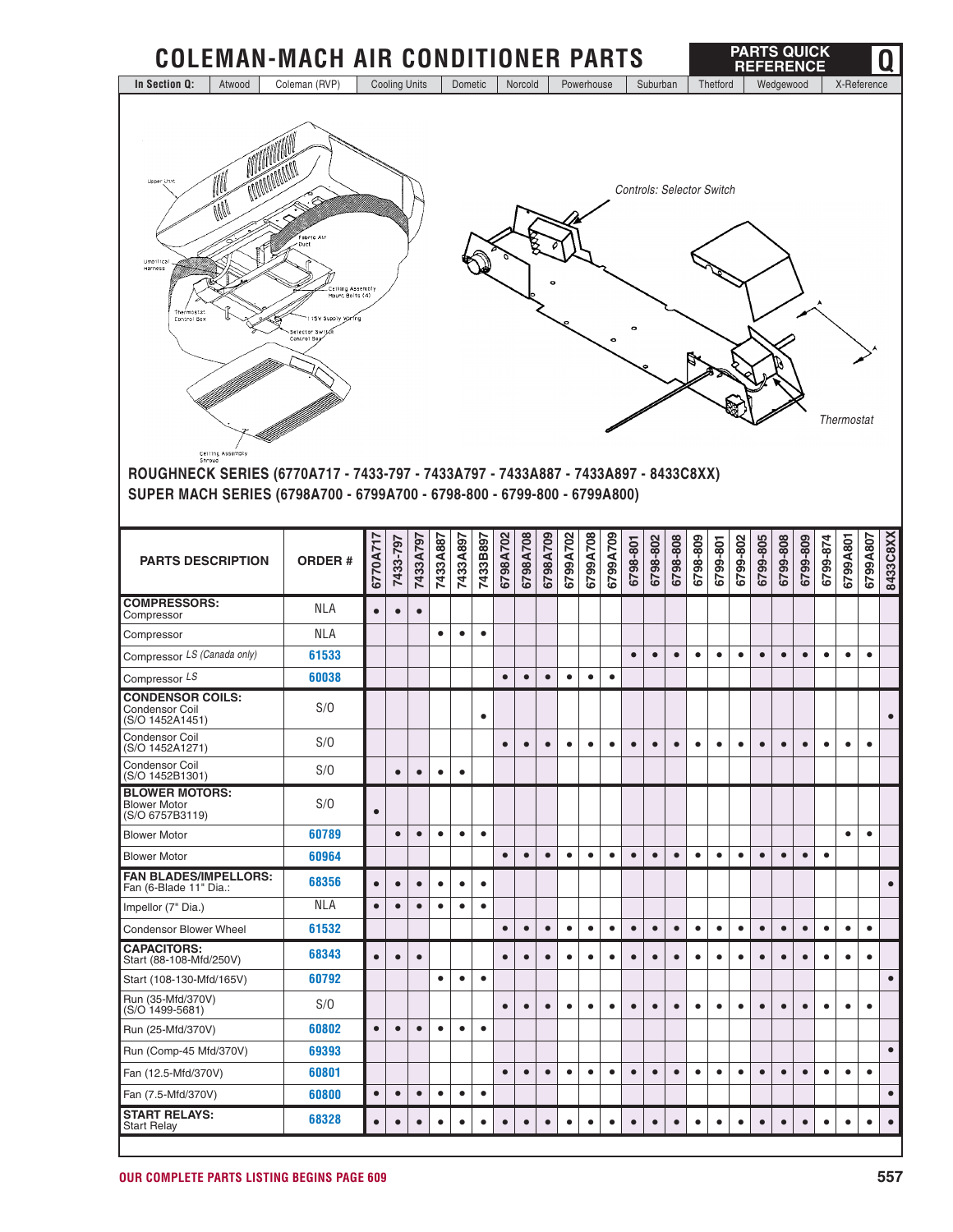| <b>PARTS QUICK</b><br>O<br><b>REFERENCE</b>                                                |               |           |           |                      |           |           |           |           |           |           | <b>COLEMAN AIR CONDITIONER PARTS</b> |            |           |           |           |           |           |           |           |           |           |           |           |           |             |           |
|--------------------------------------------------------------------------------------------|---------------|-----------|-----------|----------------------|-----------|-----------|-----------|-----------|-----------|-----------|--------------------------------------|------------|-----------|-----------|-----------|-----------|-----------|-----------|-----------|-----------|-----------|-----------|-----------|-----------|-------------|-----------|
| Atwood<br>In Section Q:                                                                    | Coleman (RVP) |           |           | <b>Cooling Units</b> |           | Dometic   |           |           | Norcold   |           |                                      | Powerhouse |           |           | Suburban  |           |           | Thetford  |           |           | Wedgewood |           |           |           | X-Reference |           |
|                                                                                            |               |           |           |                      |           |           |           |           |           |           |                                      |            |           |           |           |           |           |           |           |           |           |           |           |           |             |           |
| <b>PARTS DESCRIPTION</b>                                                                   | <b>ORDER#</b> | 6770A71   | 7433-797  | 7433A797             | 7433A887  | 7433A897  | 7433B897  | 6798A702  | 6798A708  | 6798A709  | 6799A702                             | 6799A708   | 6799A709  | 6798-801  | 6798-802  | 6798-808  | 6798-809  | 6799-801  | 6799-802  | 6799-805  | 6799-808  | 6799-809  | 6799-874  | 6799A801  | 6799A807    | 8433C8XX  |
| <b>SHROUDS:</b><br>Shroud (White/White)                                                    | 66578         | $\bullet$ |           |                      |           |           |           |           |           |           |                                      |            |           |           |           |           |           |           |           |           |           |           |           |           |             |           |
| Shroud (White/White)<br>(S/O 6798-5711)                                                    | S/O           |           |           |                      |           |           |           |           |           |           |                                      |            |           | $\bullet$ |           |           |           | $\bullet$ |           |           |           |           |           | $\bullet$ |             |           |
| Shroud (Ivory/Ivory)                                                                       | <b>NLA</b>    |           | $\bullet$ | $\bullet$            | $\bullet$ | $\bullet$ | $\bullet$ |           |           |           |                                      |            |           |           |           |           |           |           |           |           |           |           |           |           |             |           |
| Shroud (Grey) (S/O 6799-4731)                                                              | S/O           |           |           |                      |           |           |           | $\bullet$ |           |           | $\bullet$                            |            |           |           | $\bullet$ |           |           |           | $\bullet$ |           |           |           | $\bullet$ |           |             |           |
| Shroud (Beige) (S/O 6799-4721)                                                             | S/O           |           |           |                      |           |           |           |           | $\bullet$ |           |                                      | $\bullet$  |           |           |           | $\bullet$ |           |           |           |           | $\bullet$ |           |           |           |             |           |
| Acorn Nut &<br>Washer pk/4 LS (Canada only)                                                | 68348         | $\bullet$ |           |                      |           |           |           | $\bullet$ | $\bullet$ | $\bullet$ | $\bullet$                            | $\bullet$  | ٠         | $\bullet$ | $\bullet$ | $\bullet$ | $\bullet$ | $\bullet$ | $\bullet$ | $\bullet$ | $\bullet$ | $\bullet$ | $\bullet$ |           |             |           |
| Screw Nut & Washer pk/4<br>$(6792 - 5111)$                                                 | <b>NLA</b>    |           | $\bullet$ | $\bullet$            | $\bullet$ | $\bullet$ | $\bullet$ |           |           |           |                                      |            |           |           |           |           |           |           |           |           |           |           |           | $\bullet$ | $\bullet$   | $\bullet$ |
| <b>MOUNTING GASKETS PKG:</b><br>Gasket Pkg. 1-pc. 14" x 16"                                | 65527         |           | $\bullet$ | $\bullet$            | ٠         | $\bullet$ | $\bullet$ |           |           |           |                                      |            |           |           |           |           |           |           |           |           |           |           |           |           | $\bullet$   |           |
| <b>CONTROLS:</b><br><b>Selector Switch</b>                                                 | 68375         | $\bullet$ | C         | $\bullet$            |           | $\bullet$ | $\bullet$ | A         | А         | A         |                                      |            |           | A         | А         | Α         | A         |           |           |           |           |           |           | $\bullet$ | $\bullet$   |           |
| Thermostat (Cool)                                                                          | 66556         |           |           |                      |           |           |           | $\bullet$ | $\bullet$ | $\bullet$ | $\bullet$                            | $\bullet$  | $\bullet$ | $\bullet$ | $\bullet$ | $\bullet$ | $\bullet$ | $\bullet$ | $\bullet$ | $\bullet$ | $\bullet$ | $\bullet$ | $\bullet$ | $\bullet$ | $\bullet$   |           |
| Thermostat (Heat/Cool)                                                                     | 66564         |           |           |                      |           |           |           | $\bullet$ | $\bullet$ | $\bullet$ | $\bullet$                            | $\bullet$  | $\bullet$ | $\bullet$ | $\bullet$ | $\bullet$ | $\bullet$ | $\bullet$ | $\bullet$ | $\bullet$ | $\bullet$ | $\bullet$ | $\bullet$ | $\bullet$ | $\bullet$   |           |
| Thermostat (Heat/Cool)                                                                     | 68392         | $\bullet$ | $\bullet$ | $\bullet$            | $\bullet$ | $\bullet$ | $\bullet$ |           |           |           |                                      |            |           |           |           |           |           |           |           |           |           |           |           |           |             |           |
| <b>KNOBS:</b><br>Knobs (pk/2)                                                              | 65771         | $\bullet$ | $\bullet$ | $\bullet$            | $\bullet$ | $\bullet$ | ٠         | $\bullet$ | $\bullet$ | $\bullet$ | $\bullet$                            | $\bullet$  | $\bullet$ | $\bullet$ | $\bullet$ | $\bullet$ | $\bullet$ | $\bullet$ | $\bullet$ | $\bullet$ | $\bullet$ | $\bullet$ | $\bullet$ | $\bullet$ | $\bullet$   |           |
| <b>HEAT ELEMENT:</b><br>Heat Element-Replacement LS                                        | 60955         | $\bullet$ | $\bullet$ | $\bullet$            | $\bullet$ | $\bullet$ | $\bullet$ | $\bullet$ | $\bullet$ | $\bullet$ | $\bullet$                            | $\bullet$  | $\bullet$ | $\bullet$ | $\bullet$ | $\bullet$ | $\bullet$ | $\bullet$ | $\bullet$ | $\bullet$ | $\bullet$ | $\bullet$ | $\bullet$ | $\bullet$ | $\bullet$   |           |
| <b>FILTERS:</b><br>Filters (pk/2)                                                          | 60808         | $\bullet$ | $\bullet$ | $\bullet$            | $\bullet$ | $\bullet$ | $\bullet$ | $\bullet$ | $\bullet$ | $\bullet$ | $\bullet$                            | $\bullet$  | $\bullet$ | $\bullet$ | $\bullet$ | $\bullet$ | $\bullet$ | $\bullet$ | $\bullet$ | $\bullet$ | $\bullet$ |           | $\bullet$ |           | $\bullet$   |           |
| Filter (1-ea. bulk)                                                                        | 66567         | $\bullet$ | $\bullet$ | $\bullet$            | $\bullet$ | ٠         | ٠         | $\bullet$ | $\bullet$ | $\bullet$ | $\bullet$                            | $\bullet$  | $\bullet$ | $\bullet$ | $\bullet$ | $\bullet$ | $\bullet$ | $\bullet$ | $\bullet$ | $\bullet$ | $\bullet$ | $\bullet$ | $\bullet$ |           | $\bullet$   |           |
| <b>LOUVERS:</b><br>Washers for Louvers pk/12                                               | NLA           | $\bullet$ | $\bullet$ | $\bullet$            | $\bullet$ | $\bullet$ | ٠         | $\bullet$ | $\bullet$ | $\bullet$ | ٠                                    | ٠          | $\bullet$ | $\bullet$ | $\bullet$ | $\bullet$ | $\bullet$ | $\bullet$ | $\bullet$ | $\bullet$ | $\bullet$ | $\bullet$ | $\bullet$ | $\bullet$ | $\bullet$   |           |
| <b>CEILING ASSEMBLY:</b><br>Ceiling Assembly Complete,<br>Ivory (HeatCool) 7430B714        | <b>NLA</b>    |           | $\bullet$ | $\bullet$            | $\bullet$ | $\bullet$ | $\bullet$ |           |           |           |                                      |            |           |           |           |           |           |           |           |           |           |           |           |           |             |           |
| Ceiling Assembly Complete,<br>Ivory (Cool) 6759D714<br>LS (Canada only)                    | 60172         |           |           |                      |           |           |           |           |           |           |                                      |            |           |           |           |           |           |           |           |           |           |           |           |           | $\bullet$   |           |
| <b>CEILING SHROUD:</b><br>Ceiling Shroud W/Louvers &<br>Filters (Ivory)<br>(S/O 6769B5061) | S/O           | $\bullet$ | $\bullet$ | $\bullet$            | $\bullet$ | $\bullet$ | ٠         | $\bullet$ | $\bullet$ | $\bullet$ | $\bullet$                            | $\bullet$  | $\bullet$ | $\bullet$ | $\bullet$ | $\bullet$ | $\bullet$ | $\bullet$ | $\bullet$ | $\bullet$ | $\bullet$ | $\bullet$ | $\bullet$ | ٠         | $\bullet$   |           |
| Decal Selector (Cool)<br>(S/O 6759C3431)                                                   | S/O           |           |           |                      |           |           |           |           |           |           |                                      |            |           |           |           |           |           |           |           |           |           |           |           | $\bullet$ | $\bullet$   |           |
| Decal T'stat (Cool)<br>(S/O 6799A3441)                                                     | S/O           |           |           |                      |           |           |           |           |           |           |                                      |            |           |           |           |           |           |           |           |           |           |           |           | $\bullet$ | $\bullet$   |           |
| Decal Selector (Cool)<br>(S/O 6798A3421)                                                   | S/O           |           |           |                      |           |           |           | $\bullet$ | $\bullet$ | $\bullet$ |                                      |            |           | $\bullet$ | $\bullet$ | $\bullet$ | $\bullet$ |           |           |           |           |           |           |           |             |           |
| Decal Selector (Ht/Cool)<br>(S/O 6798A3431)                                                | S/O           |           |           |                      |           |           |           | $\bullet$ | $\bullet$ | $\bullet$ |                                      |            |           | $\bullet$ | $\bullet$ | $\bullet$ | $\bullet$ |           |           |           |           |           |           |           |             |           |
| Decal Selector (Cool)<br>(S/O 6799A3431)                                                   | S/O           |           |           |                      |           |           |           |           |           |           | $\bullet$                            | $\bullet$  | $\bullet$ |           |           |           |           | $\bullet$ | $\bullet$ | $\bullet$ | $\bullet$ | $\bullet$ | $\bullet$ |           |             |           |
| Decal Selector (Ht/Cool)<br>(S/O 6799A3461)                                                | S/O           |           |           |                      |           |           |           |           |           |           | $\bullet$                            | $\bullet$  | $\bullet$ |           |           |           |           | $\bullet$ | $\bullet$ | $\bullet$ | $\bullet$ | $\bullet$ | $\bullet$ |           |             |           |
| Decal Selector (Ht/Cool)<br>(S/O 6713-3481)                                                | S/O           | $\bullet$ | $\bullet$ | $\bullet$            | ٠         | $\bullet$ | $\bullet$ |           |           |           |                                      |            |           |           |           |           |           |           |           |           |           |           |           |           |             |           |
| Decal T'stat (Ht/Cool)<br>(S/O 6770B3481)                                                  | S/O           | $\bullet$ | $\bullet$ | $\bullet$            | ٠         | $\bullet$ | ٠         |           |           |           |                                      |            |           |           |           |           |           |           |           |           |           |           |           |           |             |           |

**ADDITIONAL CEILING ASSEMBLY REPAIR PARTS CAN BE FOUND ON PAGES 561-566 A: Call RVP for details.** 

**Q PARTS QUICK**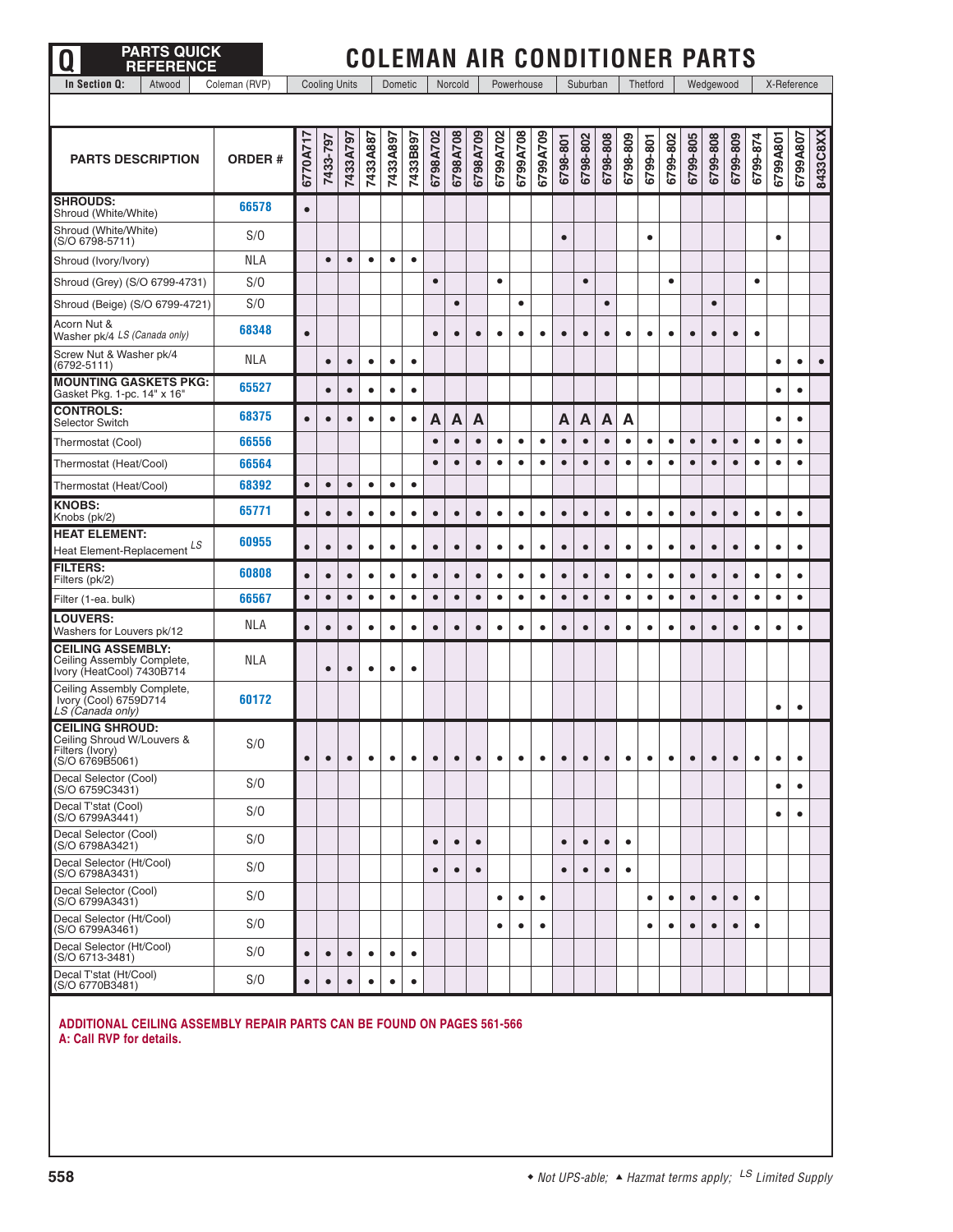| <b>COLEMAN-MACH AIR CONDITIONER PARTS</b>                                                                        |                                                                                 |                      |                      |           |           |           |           |           |           |                                                                  |            |           |                |           |           |                 |           |           |           | <b>PARTS QUICK</b><br><b>REFERENCE</b> |           |           |             | 0               |
|------------------------------------------------------------------------------------------------------------------|---------------------------------------------------------------------------------|----------------------|----------------------|-----------|-----------|-----------|-----------|-----------|-----------|------------------------------------------------------------------|------------|-----------|----------------|-----------|-----------|-----------------|-----------|-----------|-----------|----------------------------------------|-----------|-----------|-------------|-----------------|
| In Section Q:<br>Atwood                                                                                          | Coleman (RVP)                                                                   | <b>Cooling Units</b> |                      |           |           | Dometic   |           | Norcold   |           |                                                                  | Powerhouse |           |                | Suburban  |           |                 | Thetford  |           |           | Wedgewood                              |           |           | X-Reference |                 |
| MACH-1 (7332 SERIES) 890, A890, B890 / MACH-1 (8332 SERIES) / MACH-3 (7333 SERIES), A697, B697, 797, A797, B797, |                                                                                 |                      |                      |           |           |           |           |           |           |                                                                  |            |           |                |           |           |                 |           |           |           |                                        |           |           |             |                 |
|                                                                                                                  | A860, B860, C860, 880, A880, B880, C880, 890, A897, B897 / MACH-3 (8333 SERIES) |                      |                      |           |           |           |           |           |           |                                                                  |            |           |                |           |           |                 |           |           |           |                                        |           |           |             |                 |
| <b>PARTS DESCRIPTION</b>                                                                                         | <b>ORDER#</b>                                                                   | 7332-890             | 7332A890             | 7332B890  | 7333A697  | 7333B697  | 7333-797  | 7333A797  | 7333B797  | 7333A860                                                         | 7333B860   | 7333C860  | 7333-880       | 7333A880  | 7333B880  | <b>7333C880</b> | 7333D880  | 7333-890  | 7333A897  | 7333B897                               | 8332-890  | 8333-890  | 8333B6XX    | <b>B333CBXX</b> |
| <b>COMPRESSORS:</b>                                                                                              | S/O                                                                             | $\bullet$            | $\bullet$            | $\bullet$ |           |           |           |           |           |                                                                  |            |           |                |           |           |                 |           |           |           |                                        | $\bullet$ |           |             |                 |
| Compressor (S/O 6757-3679)<br>Compressor (S/O 1450-2099)                                                         | S/O                                                                             |                      |                      |           |           |           |           |           |           |                                                                  |            | ٠         |                |           |           | $\bullet$       | ٠         |           |           |                                        |           | $\bullet$ |             |                 |
| Compressor (S/O 1450-2059)                                                                                       | S/O                                                                             |                      |                      |           | $\bullet$ | $\bullet$ |           |           |           |                                                                  |            |           |                |           |           |                 |           |           |           |                                        |           |           | ٠           |                 |
| Compressor (S/O 1450-2009)                                                                                       | S/O                                                                             |                      |                      |           |           |           |           |           |           |                                                                  |            |           | ٠              |           |           |                 |           | $\bullet$ |           |                                        |           |           |             |                 |
| Compressor                                                                                                       | <b>NLA</b>                                                                      |                      |                      |           |           |           | $\bullet$ |           |           |                                                                  |            |           |                |           |           |                 |           |           |           |                                        |           |           |             |                 |
| Compressor                                                                                                       | <b>NLA</b>                                                                      |                      |                      |           |           |           |           | $\bullet$ | $\bullet$ |                                                                  |            |           |                |           |           |                 |           |           |           |                                        |           |           |             |                 |
| Compressor (S/O 1450-2079)                                                                                       | S/O                                                                             |                      |                      |           |           |           |           |           |           | $\bullet$                                                        | ٠          |           |                | $\bullet$ | $\bullet$ |                 |           |           | ٠         | $\bullet$                              |           |           |             |                 |
| <b>CONDENSOR COILS:</b>                                                                                          |                                                                                 |                      |                      |           |           |           |           |           |           |                                                                  |            |           |                |           |           |                 |           |           |           |                                        |           |           |             |                 |
| Condensor Coil (S/O 1452A1451)<br>Condensor Coil (S/O 1452B1301                                                  | S/O<br>S/O                                                                      | $\bullet$            | $\bullet$            | $\bullet$ | $\bullet$ | $\bullet$ | $\bullet$ | $\bullet$ | $\bullet$ | $\bullet$                                                        | ٠          | $\bullet$ | $\bullet$      | $\bullet$ | $\bullet$ | $\bullet$       | $\bullet$ | $\bullet$ | $\bullet$ | $\bullet$                              |           | $\bullet$ | $\bullet$   |                 |
| <b>BLOWER MOTORS:</b>                                                                                            |                                                                                 |                      |                      |           |           |           |           |           |           |                                                                  |            |           |                |           |           |                 |           |           |           |                                        |           |           |             |                 |
| <b>Blower Motor</b>                                                                                              | 60789                                                                           | $\bullet$            | $\bullet$            | $\bullet$ | $\bullet$ | $\bullet$ | $\bullet$ | $\bullet$ | $\bullet$ | $\bullet$                                                        | $\bullet$  | $\bullet$ | $\bullet$      | $\bullet$ | $\bullet$ | $\bullet$       | $\bullet$ | $\bullet$ | $\bullet$ | $\bullet$                              |           |           |             |                 |
| <b>Blower Motor</b>                                                                                              | 64937                                                                           |                      |                      |           |           |           |           |           |           |                                                                  |            |           |                |           |           |                 |           |           |           |                                        | $\bullet$ |           | $\bullet$   | $\bullet$       |
| <b>FAN BLADES/IMPELLORS:</b><br>Fan (6-Blade 11" Dia.)                                                           | 68356                                                                           | $\bullet$            | $\bullet$            | $\bullet$ | $\bullet$ | $\bullet$ | $\bullet$ | $\bullet$ | $\bullet$ | $\bullet$                                                        | $\bullet$  | $\bullet$ | $\bullet$      | $\bullet$ | $\bullet$ | $\bullet$       | $\bullet$ | $\bullet$ | $\bullet$ | $\bullet$                              | $\bullet$ | $\bullet$ | $\bullet$   |                 |
| Impellor (7" Dia.)                                                                                               | 60790                                                                           | $\bullet$            | $\bullet$            | $\bullet$ | $\bullet$ | $\bullet$ | $\bullet$ | $\bullet$ | $\bullet$ | $\bullet$                                                        | $\bullet$  | $\bullet$ | $\bullet$      | $\bullet$ | $\bullet$ | $\bullet$       | $\bullet$ | $\bullet$ | $\bullet$ | $\bullet$                              |           |           |             |                 |
| Impellor (S/O 1472-1091)                                                                                         | S/O                                                                             |                      |                      |           |           |           |           |           |           |                                                                  |            |           |                |           |           |                 |           |           |           |                                        | $\bullet$ | $\bullet$ | $\bullet$   | ٠               |
| <b>CAPACITORS:</b>                                                                                               | 60798                                                                           | $\bullet$            | $\bullet$            |           | $\bullet$ |           |           |           |           |                                                                  |            |           |                |           |           |                 |           |           |           |                                        | $\bullet$ |           |             |                 |
| Start (47-56-Mfd/250V)<br>Start (88-108-Mfd/165V)                                                                | 68343                                                                           |                      |                      |           |           |           | $\bullet$ | $\bullet$ | $\bullet$ |                                                                  |            |           |                |           |           | $\bullet$       | $\bullet$ |           |           |                                        |           |           |             |                 |
| Start (108-130-Mfd/165V)                                                                                         | 60792                                                                           |                      |                      |           |           |           |           |           |           | (2)                                                              | (2)        | (2)       | (1)            | $\bullet$ |           |                 |           | $\bullet$ | $\bullet$ | $\bullet$                              |           |           |             |                 |
| Start (108-130-Mfd/165V)<br>(S/O 1497-1081)                                                                      | S/O                                                                             |                      |                      |           |           |           |           |           |           |                                                                  |            |           |                |           | $\bullet$ |                 |           |           |           |                                        |           |           |             |                 |
| Start (No Bleed Resistor)<br>(S/O 1497-0861)                                                                     | S/O                                                                             |                      |                      |           |           |           |           |           |           |                                                                  |            |           |                |           |           |                 |           |           |           |                                        |           |           |             |                 |
| Start (47-56-Mfd/165V)                                                                                           | 60798                                                                           |                      |                      | $\bullet$ |           | $\bullet$ |           |           |           |                                                                  |            |           |                |           |           |                 |           |           |           |                                        |           |           |             |                 |
| Run (25-Mfd/370V)                                                                                                | 60802                                                                           | $\bullet$            | $\bullet$            | $\bullet$ |           |           | ٠         | $\bullet$ | $\bullet$ | $\bullet$                                                        | ٠          | $\bullet$ | ٠              | $\bullet$ | $\bullet$ | $\bullet$       | $\bullet$ | ٠         | ٠         | $\bullet$                              | $\bullet$ | $\bullet$ |             |                 |
| Run (Comp-45 Mfd/370V)                                                                                           | 69393                                                                           |                      |                      |           |           |           |           |           |           |                                                                  |            |           |                |           |           |                 |           |           |           |                                        |           |           | ٠           |                 |
| Run (30-Mfd/330V)                                                                                                | 60803                                                                           |                      |                      |           | $\bullet$ | ٠         |           |           |           |                                                                  |            |           |                |           |           |                 |           |           |           |                                        |           |           |             |                 |
| Fan(7.5-Mfd/370V)                                                                                                | 60800                                                                           | $\bullet$            | $\bullet$            | $\bullet$ | $\bullet$ | ٠         | $\bullet$ | $\bullet$ | $\bullet$ | $\bullet$                                                        | ٠          | ٠         | $\bullet$      | $\bullet$ | $\bullet$ | $\bullet$       | $\bullet$ | ٠         | $\bullet$ | $\bullet$                              | $\bullet$ | $\bullet$ | $\bullet$   |                 |
| <b>START RELAYS:</b><br><b>Start Relay</b>                                                                       | 68328                                                                           | $\bullet$            | $\bullet$            | $\bullet$ | ٠         | ٠         | $\bullet$ | $\bullet$ | $\bullet$ | (2)                                                              | (2)        | (2)       | (1)            | $\bullet$ | $\bullet$ | $\bullet$       | $\bullet$ | ٠         | $\bullet$ | $\bullet$                              | $\bullet$ |           |             |                 |
| PTCR Start Device (S/O 1497-0861)                                                                                | S/O                                                                             |                      |                      |           |           |           |           |           |           |                                                                  |            |           |                |           |           |                 |           |           |           |                                        |           |           |             |                 |
| <b>SHROUDS:</b><br>Shroud (White/White)                                                                          | 66578                                                                           |                      |                      |           |           |           |           |           |           |                                                                  |            |           |                |           |           |                 |           |           |           |                                        |           |           | $\bullet$   |                 |
| Shroud (Artic White)                                                                                             | 66578                                                                           | #1<br># 6            |                      |           |           |           |           |           |           | WHEN ORDERING A REPLACEMENT SHROUD,                              |            |           |                |           |           |                 |           |           |           |                                        |           |           |             |                 |
| Shroud (Ivory/Ivory)                                                                                             | NLA                                                                             |                      | #3,7,9               |           |           |           |           |           |           | THE MODEL NUMBER FOR COLORS                                      |            |           | <b>REFERTO</b> |           |           |                 |           |           |           |                                        |           |           |             |                 |
| Shroud (Buff/Buff) (S/O 6759-6411)                                                                               | S/O                                                                             | #4,8                 |                      |           |           |           |           |           |           | Example 7333-XX3 (The #3 Will Be Ivory)                          |            |           |                |           |           |                 |           |           |           |                                        |           |           |             |                 |
| Shroud (Gray/Gray)                                                                                               | <b>NLA</b>                                                                      | #2                   |                      |           |           |           |           |           |           |                                                                  |            |           |                |           |           |                 |           |           |           |                                        |           |           |             |                 |
| <b>SCREWS, SHROUD:</b>                                                                                           | 60940                                                                           | $\bullet$            | $\bullet$            | $\bullet$ | $\bullet$ | $\bullet$ | $\bullet$ | $\bullet$ | $\bullet$ | $\bullet$                                                        | $\bullet$  | $\bullet$ | $\bullet$      | $\bullet$ | $\bullet$ | $\bullet$       | $\bullet$ | $\bullet$ | $\bullet$ | $\bullet$                              | $\bullet$ | $\bullet$ | $\bullet$   |                 |
| Screw nut & Washer pk/4<br><b>MOUNTING GASKET PKG:</b>                                                           |                                                                                 |                      |                      |           |           |           |           |           |           |                                                                  |            |           |                |           |           |                 |           |           |           |                                        |           |           |             |                 |
| Gasket Pkg., 1-pc. 14" x 16"                                                                                     | 65527                                                                           | $\bullet$            | $\bullet$            | $\bullet$ | $\bullet$ | ٠         | $\bullet$ | $\bullet$ | $\bullet$ | $\bullet$                                                        | ٠          | ٠         | $\bullet$      | $\bullet$ | $\bullet$ | $\bullet$       | $\bullet$ | ٠         | ٠         | $\bullet$                              |           |           |             |                 |
| <b>STANDARD CEILING ASS'Y:</b>                                                                                   |                                                                                 |                      | MFG#                 |           |           |           |           |           |           |                                                                  |            |           |                |           |           |                 |           |           |           |                                        |           |           |             |                 |
| Cool only (White)<br>Cool Only (Ivory)                                                                           | 67305<br><b>NLA</b>                                                             |                      | 8330-713<br>8330-714 |           |           |           |           |           |           | <b>CEILING ASSEMBLIES: (REPAIR PARTS) REFER TO PAGES 561-566</b> |            |           |                |           |           |                 |           |           |           |                                        |           |           |             |                 |
| Cool only (White)                                                                                                | 67305                                                                           |                      | 9330E715             |           |           |           |           |           |           |                                                                  |            |           |                |           |           |                 |           |           |           |                                        |           |           |             |                 |
| Heat/Cool (Ivory)                                                                                                | <b>NLA</b>                                                                      |                      | 8330-716             |           |           |           |           |           |           |                                                                  |            |           |                |           |           |                 |           |           |           |                                        |           |           |             |                 |
| <b>DUCTED CEILING ASS'Y:</b>                                                                                     |                                                                                 |                      | MFG#                 |           |           |           |           |           |           |                                                                  |            |           |                |           |           |                 |           |           |           |                                        |           |           |             |                 |
| Flush Mount (12V) (White)                                                                                        | NLA                                                                             |                      | 7330-730             |           |           |           |           |           |           |                                                                  |            |           |                |           |           |                 |           |           |           |                                        |           |           |             |                 |
| DUCTED CEILING ASS'Y:'NEW'<br>Flush Mount (12V) (White)                                                          | 63130                                                                           |                      | MFG#<br>8330-733     |           |           |           |           |           |           |                                                                  |            |           |                |           |           |                 |           |           |           |                                        |           |           |             |                 |
| Wall Thermostat (12 Volt)                                                                                        | 60277                                                                           |                      |                      | 7330D3351 |           |           |           |           |           |                                                                  |            |           |                |           |           |                 |           |           |           |                                        |           |           |             |                 |
| NOTES: (1) 7333-880 SERIES BUILT PRIOR TO NOV 1992 WILL NOT HAVE THESE COMPONENTS, OPTIONAL START KIT            |                                                                                 |                      |                      |           |           |           |           |           |           |                                                                  |            |           |                |           |           |                 |           |           |           |                                        |           |           |             |                 |

*NOTES: (1) 7333-880 SERIES BUILT PRIOR TO NOV.1992 WILL NOT HAVE THESE COMPONENTS. OPTIONAL START KIT CRV# 61091; (2) 7333, A866, B866, C866, A867, B867, C867, DO NOT HAVE START KITS INCLUDED*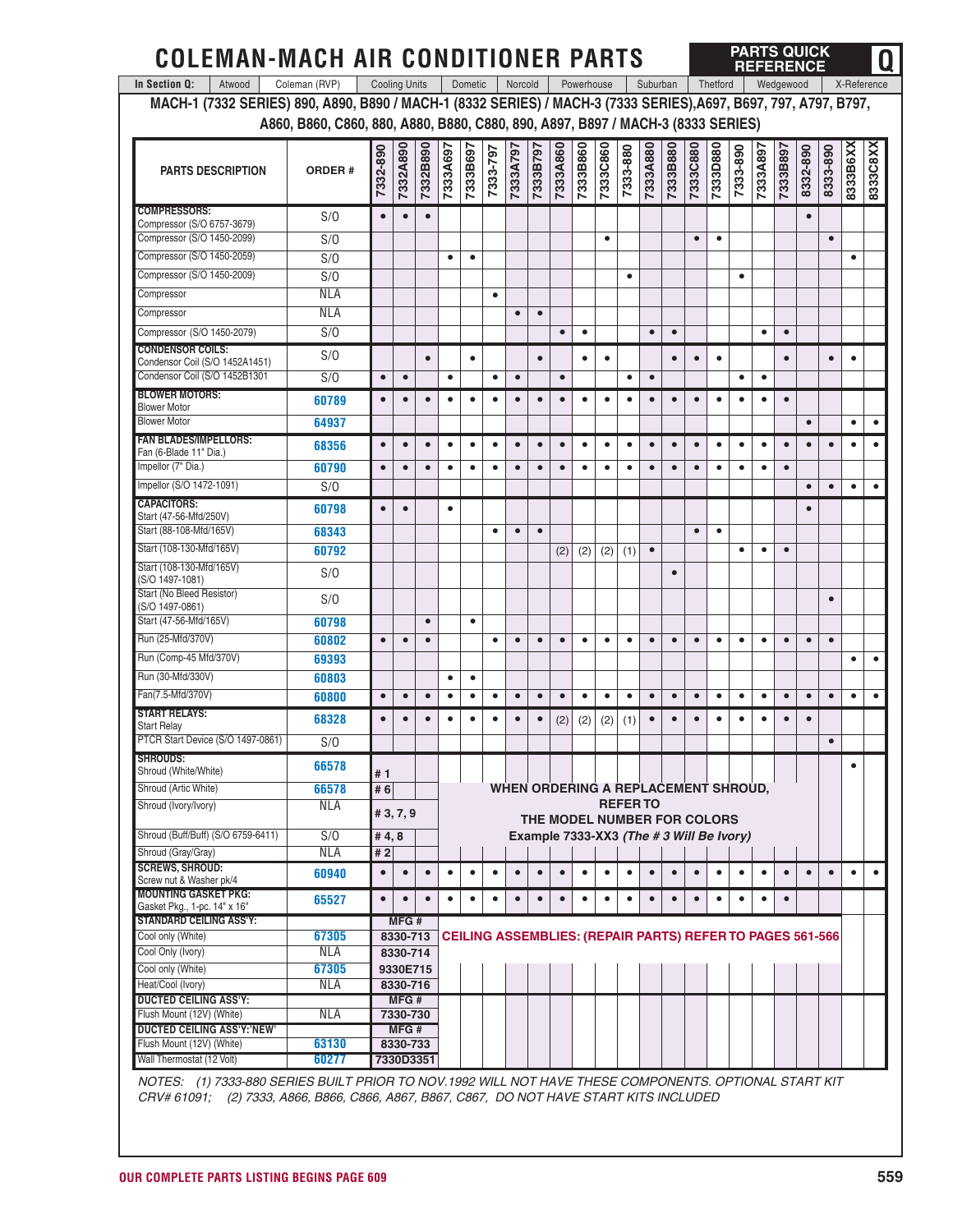| <b>PARTS QUICK</b><br><b>REFERENCE</b>                                                          |                                                        |           |                      |           |         |           |           |           |            |           |  |           |          |                                                                                      |           | <b>COLEMAN-MACH AIR CONDITIONER PARTS</b> |                                                                  |  |
|-------------------------------------------------------------------------------------------------|--------------------------------------------------------|-----------|----------------------|-----------|---------|-----------|-----------|-----------|------------|-----------|--|-----------|----------|--------------------------------------------------------------------------------------|-----------|-------------------------------------------|------------------------------------------------------------------|--|
| Atwood<br>In Section Q:                                                                         | Coleman (RVP)                                          |           | <b>Cooling Units</b> |           | Dometic |           |           | Norcold   | Powerhouse |           |  | Suburban  | Thetford |                                                                                      | Wedgewood |                                           | X-Reference                                                      |  |
| POWER SAVER SERIES, MACH-1 (7632 SERIES) 890, A890, B890, MACH-3 (7633 SERIES) 890, A890, B890, | NEW MACH-1 (8632 SERIES) 870, MACH-3 (8633 SERIES) 890 |           |                      |           |         |           |           |           |            |           |  |           |          |                                                                                      |           |                                           |                                                                  |  |
| <b>PARTS DESCRIPTION</b>                                                                        | ORDER#                                                 | 7632-890  | 7632A890             | 7632B890  |         | 7633-890  | 7633A890  | 7633B890  |            | 8632-870  |  | 8633-870  |          |                                                                                      |           |                                           |                                                                  |  |
| <b>COMPRESSORS:</b><br>Compressor (S/O 1450-2109)                                               | S/O                                                    | $\bullet$ | $\bullet$            |           |         |           |           |           |            |           |  |           |          |                                                                                      |           |                                           |                                                                  |  |
| Compressor (S/O 1450A2109)                                                                      | S/O                                                    |           |                      | $\bullet$ |         |           |           |           |            | $\bullet$ |  |           |          |                                                                                      |           |                                           |                                                                  |  |
| Compressor (S/O 1450-2119)                                                                      | S/O                                                    |           |                      |           |         | $\bullet$ | $\bullet$ |           |            |           |  |           |          |                                                                                      |           |                                           |                                                                  |  |
| Compressor (S/O 1450A2119)                                                                      | S/O                                                    |           |                      |           |         |           |           | $\bullet$ |            |           |  | $\bullet$ |          |                                                                                      |           |                                           |                                                                  |  |
| <b>CONDENSOR COILS:</b><br>Condensor Coil 1452A1321                                             | <b>NLA</b>                                             | $\bullet$ | $\bullet$            | $\bullet$ |         | ٠         | $\bullet$ | $\bullet$ |            | $\bullet$ |  | $\bullet$ |          |                                                                                      |           |                                           |                                                                  |  |
| <b>BLOWER MOTORS:</b><br>Blower Motor (S/O 1468-3099)                                           | S/O                                                    | $\bullet$ | $\bullet$            | $\bullet$ |         | ٠         | $\bullet$ | $\bullet$ |            |           |  |           |          |                                                                                      |           |                                           |                                                                  |  |
| Blower Motor (S/O 1468-3109)                                                                    | S/O                                                    |           |                      |           |         |           |           |           |            | $\bullet$ |  | $\bullet$ |          |                                                                                      |           |                                           |                                                                  |  |
| <b>FAN BLADES/IMPELLORS:</b><br>Fan (6-Blade 11" Dia.)                                          | 68356                                                  | $\bullet$ | $\bullet$            |           |         | $\bullet$ | $\bullet$ | $\bullet$ |            | $\bullet$ |  | $\bullet$ |          |                                                                                      |           |                                           |                                                                  |  |
| Impellor (S/O 1472-1091)                                                                        | S/O                                                    |           |                      |           |         |           |           |           |            | $\bullet$ |  | $\bullet$ |          |                                                                                      |           |                                           |                                                                  |  |
| <b>CAPACITORS:</b><br>Start (88-108-Mfd/250V)                                                   | 68343                                                  | $\bullet$ | $\bullet$            | $\bullet$ |         | ٠         | $\bullet$ | $\bullet$ |            |           |  |           |          |                                                                                      |           |                                           |                                                                  |  |
| Start (No Bleed Resistor)<br>(S/O 1497-0861)                                                    | S/O                                                    |           |                      |           |         |           |           |           |            | $\bullet$ |  | $\bullet$ |          |                                                                                      |           |                                           |                                                                  |  |
| Run (30-Mfd/330V)                                                                               | 60803                                                  | $\bullet$ | $\bullet$            | $\bullet$ |         | $\bullet$ | $\bullet$ | $\bullet$ |            | $\bullet$ |  | $\bullet$ |          |                                                                                      |           |                                           |                                                                  |  |
| Fan(7.5-Mfd/370V)                                                                               | 60800                                                  | $\bullet$ | $\bullet$            | $\bullet$ |         | ٠         | $\bullet$ | $\bullet$ |            | $\bullet$ |  | $\bullet$ |          |                                                                                      |           |                                           |                                                                  |  |
| <b>START RELAYS:</b><br><b>Start Relay</b>                                                      | 68328                                                  | $\bullet$ | $\bullet$            | $\bullet$ |         | ٠         | $\bullet$ | $\bullet$ |            |           |  |           |          |                                                                                      |           |                                           |                                                                  |  |
| <b>PTCR Start Device</b><br>(S/O 1497-9021)                                                     | S/O                                                    |           |                      |           |         |           |           |           |            | $\bullet$ |  | $\bullet$ |          |                                                                                      |           |                                           |                                                                  |  |
| <b>SHROUDS:</b><br>Shroud (White/White)                                                         | 66578                                                  | # 1       |                      |           |         |           |           |           |            |           |  |           |          |                                                                                      |           |                                           |                                                                  |  |
| Shroud (Artic White)                                                                            | 66578                                                  | # 6       |                      |           |         |           |           |           |            |           |  |           |          | (WHEN ORDERING A REPLACEMENT SHROUD,<br><b>REFER TO THE MODEL NUMBER FOR COLORS)</b> |           |                                           |                                                                  |  |
| Shroud (Ivory/Ivory)                                                                            | <b>NLA</b>                                             | #7        |                      |           |         |           |           |           |            |           |  |           |          | Example 7633-XX7 (The #3 Will Be Ivory)                                              |           |                                           |                                                                  |  |
| <b>SCREWS, SHROUD:</b><br>Screw nut & Washer pk/4                                               | 60940                                                  | $\bullet$ | $\bullet$            | $\bullet$ |         | $\bullet$ | $\bullet$ | $\bullet$ |            | $\bullet$ |  | $\bullet$ |          |                                                                                      |           |                                           |                                                                  |  |
| <b>MOUNTING GASKET PKG:</b><br>Gasket Pkg., 1-pc. 14" x 16"                                     | 66527                                                  | $\bullet$ | $\bullet$            | $\bullet$ |         | ٠         | $\bullet$ | $\bullet$ |            |           |  |           |          |                                                                                      |           |                                           |                                                                  |  |
| <b>DUCTED CEILING ASS'Y:</b>                                                                    |                                                        |           | MFG #                |           |         |           |           |           |            |           |  |           |          |                                                                                      |           |                                           |                                                                  |  |
| Flush Mount (12V) (White)                                                                       | <b>NLA</b>                                             |           | 7330-730             |           |         |           |           |           |            |           |  |           |          |                                                                                      |           |                                           | <b>CEILING ASSEMBLIES: (REPAIR PARTS) REFER TO PAGES 561-566</b> |  |
| <b>STANDARD CEILING ASS'Y:</b><br>'NEW'                                                         |                                                        |           |                      |           |         |           |           |           |            |           |  |           |          |                                                                                      |           |                                           |                                                                  |  |
| Cool only (White)                                                                               | 67305                                                  |           | 8330-713             |           |         |           |           |           |            |           |  |           |          |                                                                                      |           |                                           |                                                                  |  |
| Cool Only (Ivory)                                                                               | <b>NLA</b>                                             |           | 8330-714             |           |         |           |           |           |            |           |  |           |          |                                                                                      |           |                                           |                                                                  |  |
| Cool only (White)                                                                               | 67305                                                  |           | 9330-715             |           |         |           |           |           |            |           |  |           |          |                                                                                      |           |                                           |                                                                  |  |
| Heat/Cool (Ivory)                                                                               | NLA                                                    |           | 8330-716             |           |         |           |           |           |            |           |  |           |          |                                                                                      |           |                                           |                                                                  |  |
| DUCTED CEILING ASS'Y: 'NEW'                                                                     |                                                        |           | MFG#                 |           |         |           |           |           |            |           |  |           |          |                                                                                      |           |                                           |                                                                  |  |
| Flush Mount (12V) (White)                                                                       | 63130                                                  |           | 8330-733             |           |         |           |           |           |            |           |  |           |          |                                                                                      |           |                                           |                                                                  |  |
| <b>WALL THERMOSTAT (12 VOLT)</b>                                                                | 60277                                                  |           |                      | 7330D3351 |         |           |           |           |            |           |  |           |          |                                                                                      |           |                                           |                                                                  |  |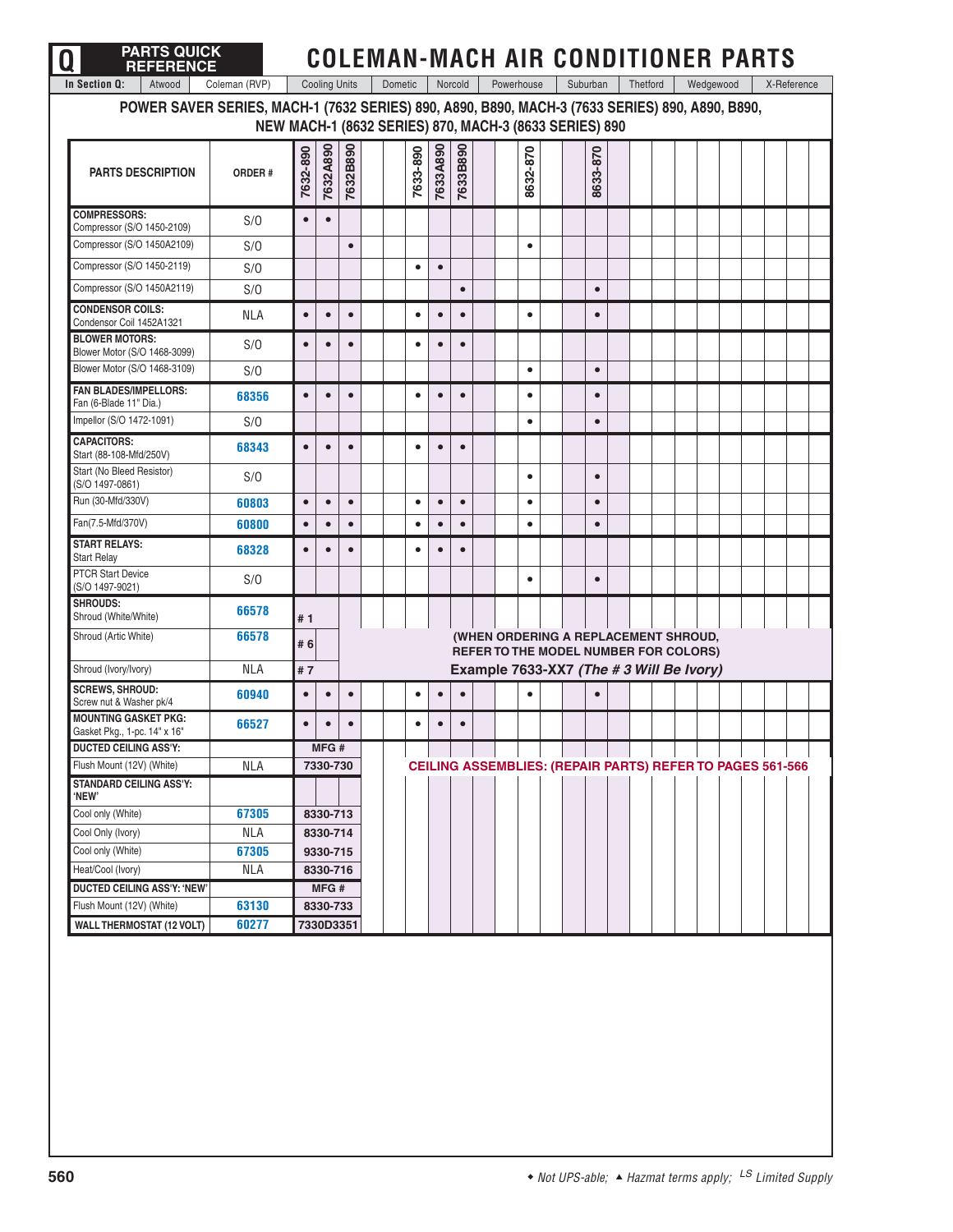| In Section Q:<br>Atwood                                                           | <b>COLEMAN-MACH AIR CONDITIONER PARTS</b> |           |           |           |           |                            |           |           |           |           |           |           |              |            |           |                                 |           |           |                |           |           |           |           |           |           | <b>PARTS QUICK</b><br><b>REFERENCE</b> |           |          |             | Q                                   |
|-----------------------------------------------------------------------------------|-------------------------------------------|-----------|-----------|-----------|-----------|----------------------------|-----------|-----------|-----------|-----------|-----------|-----------|--------------|------------|-----------|---------------------------------|-----------|-----------|----------------|-----------|-----------|-----------|-----------|-----------|-----------|----------------------------------------|-----------|----------|-------------|-------------------------------------|
|                                                                                   | Coleman (RVP)                             |           |           |           |           | <b>Cooling Units</b>       |           |           | Dometic   |           |           | Norcold   |              | Powerhouse |           |                                 |           | Suburban  |                |           | Thetford  |           |           |           | Wedgewood |                                        |           |          | X-Reference |                                     |
|                                                                                   |                                           |           |           |           |           | <b>Washers for Louvers</b> |           |           |           |           |           |           |              |            |           |                                 |           |           |                |           |           |           |           |           |           |                                        |           |          |             |                                     |
|                                                                                   |                                           |           |           |           |           |                            |           |           |           |           |           |           |              |            |           |                                 |           |           |                |           |           |           |           |           |           |                                        |           |          |             |                                     |
|                                                                                   |                                           |           | o         |           |           |                            |           |           |           |           |           |           |              |            |           |                                 |           |           | <b>Filters</b> |           |           |           |           |           |           |                                        |           |          |             |                                     |
|                                                                                   |                                           |           |           |           |           |                            |           |           |           |           |           |           |              |            |           |                                 |           |           |                |           |           |           |           |           |           |                                        |           |          |             |                                     |
|                                                                                   |                                           |           |           |           |           |                            |           |           |           |           |           |           |              |            |           |                                 |           |           |                |           |           |           |           |           |           |                                        |           |          |             |                                     |
|                                                                                   |                                           | Louvers   |           |           |           |                            |           |           |           |           |           |           |              |            |           |                                 |           |           |                |           |           |           |           |           |           |                                        |           |          |             |                                     |
|                                                                                   |                                           |           |           |           | ¢         |                            |           |           |           |           |           |           |              |            |           |                                 |           |           |                |           |           |           |           |           |           |                                        |           |          |             |                                     |
|                                                                                   |                                           |           |           |           |           |                            |           |           |           |           |           |           |              |            |           |                                 |           |           |                |           |           |           |           |           |           |                                        |           |          |             |                                     |
|                                                                                   |                                           |           |           |           |           |                            |           |           |           |           |           |           |              |            |           |                                 |           |           |                |           |           |           |           |           |           |                                        |           |          |             |                                     |
|                                                                                   |                                           |           |           |           |           |                            |           |           |           |           |           |           |              |            |           |                                 |           |           |                |           |           |           |           |           |           |                                        |           |          |             |                                     |
|                                                                                   |                                           |           |           |           |           | Ceiling Shroud             |           |           |           |           |           |           |              |            |           |                                 |           |           |                |           |           |           |           |           |           |                                        |           |          |             |                                     |
| <b>STANDARD CEILING ASSEMBLIES (ONLY) FOR</b>                                     |                                           |           |           |           |           |                            |           |           |           |           |           |           |              |            |           |                                 |           |           |                |           |           |           |           |           |           |                                        |           |          |             |                                     |
| MINI-MACH - MACH-1 - MACH-3 - MACH-15 - HEAT PUMP - SUPER MACH - ROUGHNECK SERIES |                                           |           |           |           |           |                            |           |           |           |           |           |           |              |            |           |                                 |           |           |                |           |           |           |           |           |           |                                        |           |          |             |                                     |
|                                                                                   |                                           |           |           |           |           |                            |           |           |           |           |           |           |              |            |           |                                 |           |           |                |           |           |           |           |           |           |                                        |           |          |             |                                     |
|                                                                                   |                                           |           |           |           |           |                            |           |           |           |           |           |           |              |            |           | <b>CEILING ASSEMBLY NUMBERS</b> |           |           |                |           |           |           |           |           |           |                                        |           |          |             |                                     |
|                                                                                   | <b>ORDER</b>                              |           |           |           |           |                            |           |           |           |           |           |           |              |            |           |                                 |           |           |                |           |           |           |           |           |           |                                        |           |          |             |                                     |
| <b>PARTS DESCRIPTION</b>                                                          | #                                         | 6727D714  | 6727E714  | 6759A714  | 6759A716  | 6759B714                   | 6759B716  | 6759D714  | 6759D716  | 6770D716  | 6770D718  | 6798A714  | 6798A716     | 6799A714   | 6799A716  | 7330-713                        | 7330-714  | 7330B715  | 7330B716       | 7430B716  | 7430C716  | 7530-716  | 8330-713  | 8330-714  | 8330-715  | 8330-716                               | 8330-7322 | 8330-733 | 8370-715    | 8430-715                            |
|                                                                                   |                                           |           |           |           |           |                            |           |           |           |           |           |           |              |            |           |                                 |           |           |                |           |           |           |           |           |           |                                        |           |          |             |                                     |
| <b>HEAT KITS:</b><br>Add-On Heat Kit LS                                           | 60387                                     |           |           |           |           |                            |           |           |           |           |           |           |              |            |           | $\bullet$                       | $\bullet$ |           |                |           |           |           | $\bullet$ | $\bullet$ |           |                                        |           |          |             |                                     |
| <b>HEAT ELEMENT:</b>                                                              |                                           |           |           |           |           |                            |           |           |           |           |           |           |              |            |           |                                 |           |           |                |           |           |           |           |           |           |                                        |           |          |             |                                     |
| Heat Element Replacement LS                                                       | 60955                                     |           |           |           | $\bullet$ |                            | $\bullet$ |           | $\bullet$ | $\bullet$ | $\bullet$ |           | $\bullet$    |            | $\bullet$ |                                 |           | $\bullet$ | $\bullet$      | $\bullet$ | $\bullet$ |           |           |           | $\bullet$ | $\bullet$                              |           |          |             |                                     |
| <b>CONTROLS:</b><br>Selector Switch                                               | <b>NLA</b>                                | $\bullet$ | $\bullet$ |           |           |                            |           |           |           |           |           |           |              |            |           |                                 |           |           |                |           |           |           |           |           |           |                                        |           |          |             |                                     |
| Selector Switch                                                                   | 68375                                     |           |           | $\bullet$ | $\bullet$ | $\bullet$                  | $\bullet$ | $\bullet$ | $\bullet$ | $\bullet$ | $\bullet$ | A         | $\mathbf{A}$ |            |           | $\bullet$                       | $\bullet$ | $\bullet$ | $\bullet$      | $\bullet$ | $\bullet$ | $\bullet$ | $\bullet$ | $\bullet$ | $\bullet$ | $\bullet$                              |           |          | $\bullet$   | $\bullet$                           |
| A=Call RVP for details<br>Thermostat (Cool) LS                                    |                                           | $\bullet$ |           |           |           |                            |           |           |           |           |           |           |              |            |           |                                 |           |           |                |           |           |           |           |           |           |                                        |           |          |             |                                     |
| Thermostat (Cool)                                                                 | 68358<br>66556                            |           | $\bullet$ | $\bullet$ |           | $\bullet$                  |           | $\bullet$ |           |           |           | $\bullet$ |              | $\bullet$  |           | $\bullet$                       | $\bullet$ |           |                |           |           |           | $\bullet$ | $\bullet$ |           |                                        |           |          |             |                                     |
| Thermostat (Heat/Cool)                                                            | 66564                                     |           |           |           | $\bullet$ |                            | $\bullet$ |           | $\bullet$ |           |           |           | $\bullet$    |            | $\bullet$ |                                 |           | $\bullet$ | $\bullet$      |           |           | $\bullet$ |           |           | $\bullet$ | $\bullet$                              |           |          |             |                                     |
| Thermostat (Heat/Cool)                                                            | 68392                                     |           |           |           |           |                            |           |           |           | $\bullet$ | $\bullet$ |           |              |            |           |                                 |           |           |                | $\bullet$ | $\bullet$ |           |           |           |           |                                        |           |          | $\bullet$   | $\bullet$                           |
|                                                                                   |                                           |           |           |           |           |                            |           |           |           |           |           |           |              |            |           |                                 |           |           |                |           |           |           |           |           |           |                                        |           |          |             |                                     |
| <b>KNOBS:</b>                                                                     |                                           |           |           |           |           |                            |           |           |           |           |           |           |              |            |           |                                 |           |           |                |           |           |           |           |           |           |                                        |           |          |             |                                     |
| Knobs (pk/2) (S/O 6733A3241)                                                      | S/O                                       | $\bullet$ | $\bullet$ |           |           |                            |           |           |           |           |           |           |              |            |           |                                 |           |           |                |           |           |           |           |           |           |                                        |           |          |             |                                     |
| Knobs (pk/2)                                                                      | 65771                                     |           |           | $\bullet$ | $\bullet$ | $\bullet$                  | $\bullet$ | $\bullet$ | $\bullet$ | $\bullet$ | $\bullet$ | $\bullet$ | $\bullet$    | $\bullet$  | $\bullet$ | $\bullet$                       | $\bullet$ | $\bullet$ | $\bullet$      | $\bullet$ | $\bullet$ | $\bullet$ | $\bullet$ | $\bullet$ | $\bullet$ | $\bullet$                              |           |          | $\bullet$   |                                     |
| <b>FILTERS:</b><br>Filters (pk/2)                                                 | 60808                                     |           |           | $\bullet$ | $\bullet$ | $\bullet$                  | $\bullet$ | $\bullet$ | $\bullet$ | $\bullet$ | $\bullet$ | $\bullet$ | $\bullet$    | $\bullet$  | $\bullet$ | $\bullet$                       | $\bullet$ | $\bullet$ | $\bullet$      | $\bullet$ | $\bullet$ | $\bullet$ | $\bullet$ | $\bullet$ | $\bullet$ | $\bullet$                              |           |          | $\bullet$   |                                     |
| Filter Retainers (pk/4)                                                           | 60965                                     |           |           | $\bullet$ | $\bullet$ | $\bullet$                  | $\bullet$ | $\bullet$ | $\bullet$ | $\bullet$ | $\bullet$ | $\bullet$ | $\bullet$    | $\bullet$  | $\bullet$ | $\bullet$                       | $\bullet$ | $\bullet$ | $\bullet$      | $\bullet$ | $\bullet$ | $\bullet$ | $\bullet$ | $\bullet$ | $\bullet$ | $\bullet$                              |           |          |             |                                     |
| Filter (1-ea. bulk)                                                               | 66567                                     | $\bullet$ | $\bullet$ | $\bullet$ | $\bullet$ | $\bullet$                  | $\bullet$ | $\bullet$ | $\bullet$ | $\bullet$ | $\bullet$ | $\bullet$ | $\bullet$    | $\bullet$  | $\bullet$ | $\bullet$                       | $\bullet$ | $\bullet$ | $\bullet$      | $\bullet$ | $\bullet$ | $\bullet$ | $\bullet$ | $\bullet$ | $\bullet$ | $\bullet$                              |           |          | $\bullet$   | $\bullet$<br>$\bullet$<br>$\bullet$ |
| LOUVERS:<br>Louver (pk/1) White<br>(S/O 6703-6191)                                | S/O                                       |           |           |           |           |                            |           |           |           |           |           |           |              |            |           | $\bullet$                       |           | $\bullet$ |                |           |           |           | $\bullet$ |           | $\bullet$ |                                        |           |          | $\bullet$   | $\bullet$                           |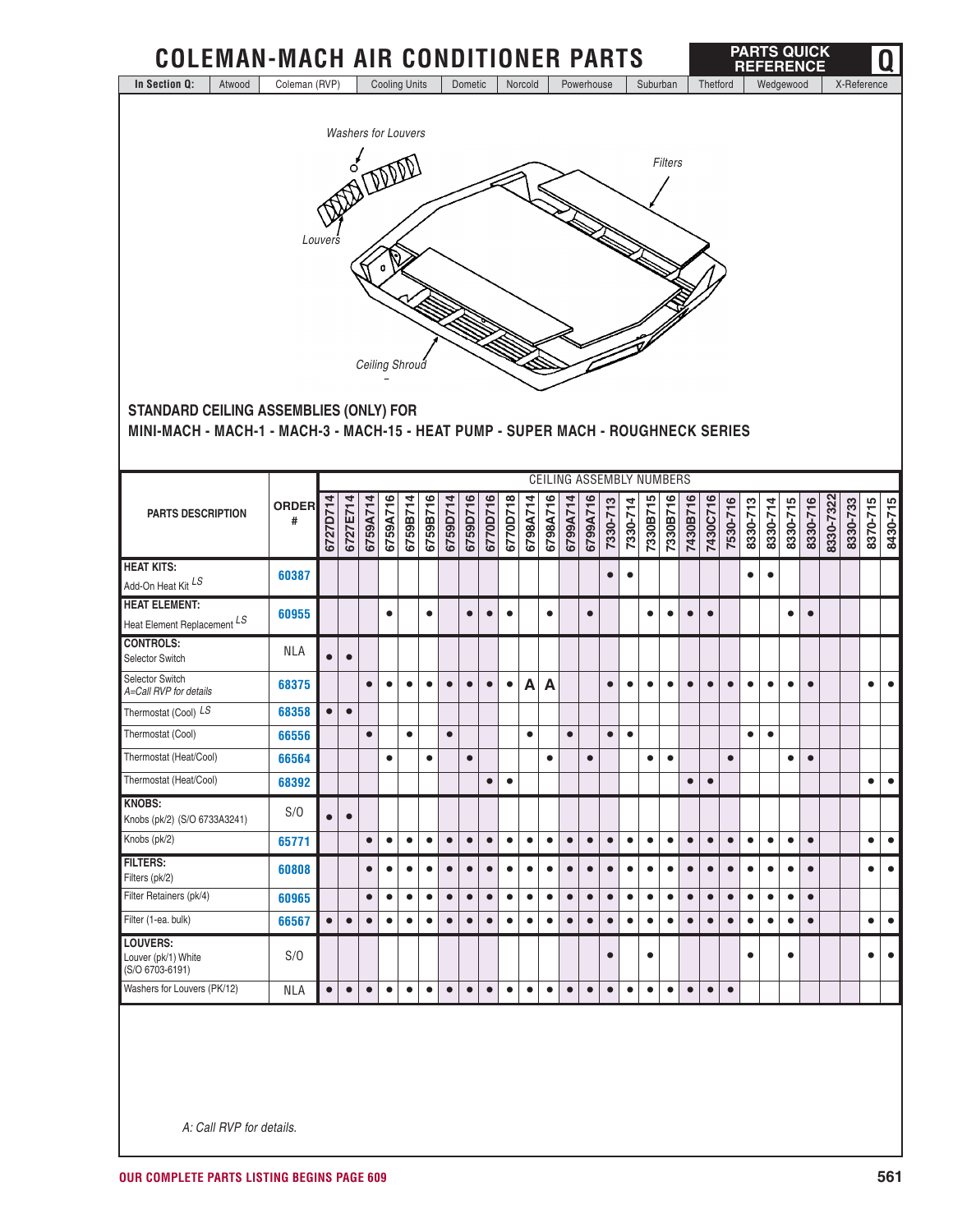| <b>PARTS QUICK</b><br>Ω<br><b>REFERENCE</b>                                                        |                   |           |           |           |                      |           |           |           |                      |           |           |           |           |           |            |           |                                 |           |           |           |           |           |                     |           |           | <b>COLEMAN-MACH AIR CONDITIONER PARTS</b> |           |           |             |           |
|----------------------------------------------------------------------------------------------------|-------------------|-----------|-----------|-----------|----------------------|-----------|-----------|-----------|----------------------|-----------|-----------|-----------|-----------|-----------|------------|-----------|---------------------------------|-----------|-----------|-----------|-----------|-----------|---------------------|-----------|-----------|-------------------------------------------|-----------|-----------|-------------|-----------|
| In Section Q:<br>Atwood                                                                            | Coleman (RVP)     |           |           |           | <b>Cooling Units</b> |           |           |           | Dometic              |           |           | Norcold   |           |           | Powerhouse |           |                                 | Suburban  |           |           | Thetford  |           |                     | Wedgewood |           |                                           |           |           | X-Reference |           |
|                                                                                                    |                   |           |           |           |                      |           |           |           |                      |           |           |           |           |           |            |           | <b>CEILING ASSEMBLY NUMBERS</b> |           |           |           |           |           |                     |           |           |                                           |           |           |             |           |
| <b>PARTS DESCRIPTION</b>                                                                           | <b>ORDER</b><br># | 6727D714  | 6727E714  | 6759A714  | 6759A716             | 6759B714  | 6759B716  | 6759D714  | 6759D716             | 6770D716  | 6770D718  | 6798A714  | 6798A716  | 6799A714  | 6799A716   | 7330-713  | 7330-714                        | 7330B715  | 7330B716  | 7430B716  | 7430C716  | 7530-716  | 8330-713            | 8330-714  | 8330-715  | 8330-716                                  | 8330-7322 | 8330-733  | 8370-715    | 8430-715  |
| <b>CEILING SHROUDS:</b><br>Ceiling Shroud W/Louvers, Filter<br>(Ivory) With Decals (S/O 6727-3511) | S/O               | $\bullet$ | $\bullet$ |           |                      |           |           |           |                      |           |           |           |           |           |            |           |                                 |           |           |           |           |           |                     |           |           |                                           |           |           |             |           |
| Ceiling Shroud W/Louvers & Filters<br>(Ivory) No Decals                                            | <b>NLA</b>        |           |           | $\bullet$ | $\bullet$            | $\bullet$ | $\bullet$ | $\bullet$ | $\bullet$            | $\bullet$ | $\bullet$ | $\bullet$ | $\bullet$ | $\bullet$ | $\bullet$  | $\bullet$ | $\bullet$                       | $\bullet$ | $\bullet$ | $\bullet$ | $\bullet$ | $\bullet$ |                     |           |           |                                           |           |           |             |           |
| Ceiling Shroud W/Louvers & Filters<br>(White) No Decals (S/O 6769-5051)                            | S/O               |           |           |           |                      |           |           |           |                      |           |           |           |           |           |            | $\bullet$ |                                 | $\bullet$ |           |           |           |           | $\bullet$           |           | $\bullet$ |                                           |           |           | $\bullet$   | $\bullet$ |
| <b>DECALS:</b><br>Decal Selector Switch (Cool)<br>(S/O 6759C3431)                                  | S/O               |           |           | $\bullet$ |                      | $\bullet$ |           | $\bullet$ |                      |           |           |           |           |           |            | $\bullet$ | $\bullet$                       |           |           |           |           |           | $\bullet$           | $\bullet$ |           |                                           |           |           |             |           |
| Decal Selector Switch (Cool)<br>(S/O 6798A3421)                                                    | S/O               |           |           |           |                      |           |           |           |                      |           |           | $\bullet$ |           |           |            |           |                                 |           |           |           |           |           |                     |           |           |                                           |           |           |             |           |
| Decal Selector Switch (Cool)<br>(S/O 6799A3431)                                                    | S/O               |           |           |           |                      |           |           |           |                      |           |           |           |           | $\bullet$ |            |           |                                 |           |           |           |           |           |                     |           |           |                                           |           |           |             |           |
| Decal Selector Switch (Heat/Cool)<br>(S/O 6798A3431)                                               | S/O               |           |           |           |                      |           |           |           |                      |           |           |           | $\bullet$ |           |            |           |                                 |           |           |           |           |           |                     |           |           |                                           |           |           |             |           |
| Decal Selector Switch (Heat/Cool)<br>(S/O 6799A3461)                                               | S/O               |           |           |           |                      |           |           |           |                      |           |           |           |           |           | $\bullet$  |           |                                 |           |           |           |           |           |                     |           |           |                                           |           |           |             |           |
| Decal Selector Switch (Heat/Cool)<br>(S/O 6713-3481)                                               | S/O               |           |           |           |                      |           |           |           |                      |           |           |           |           |           |            |           |                                 |           |           | $\bullet$ | $\bullet$ |           |                     |           |           |                                           |           |           |             |           |
| Decal Selector Switch (Heat/Cool)<br>(S/O 7530-3481)                                               | S/O               |           |           |           |                      |           |           |           |                      |           |           |           |           |           |            |           |                                 |           |           |           |           | $\bullet$ |                     |           |           |                                           |           |           |             |           |
| Decal Thermostat (Cool)<br>(S/O 6799A3441)                                                         | S/O               |           |           | $\bullet$ |                      | $\bullet$ |           | $\bullet$ |                      |           |           |           |           | $\bullet$ |            | $\bullet$ | $\bullet$                       |           |           |           |           |           | $\bullet$           | $\bullet$ |           |                                           |           |           |             |           |
| Decal Thermostat (Cool)<br>(S/O 6798A3441)                                                         | S/O               |           |           |           |                      |           |           |           |                      |           |           | $\bullet$ |           |           |            |           |                                 |           |           |           |           |           |                     |           |           |                                           |           |           |             |           |
| Decal Thermostat (Heat/Cool)<br>(S/O 6770B3481)                                                    | S/O               |           |           |           |                      |           |           |           |                      | $\bullet$ | $\bullet$ |           |           |           |            |           |                                 |           |           |           | $\bullet$ |           |                     |           |           |                                           |           |           |             |           |
| Decal Thermostat (Heat/Cool)<br>(S/O 6798A3471)                                                    | S/O               |           |           |           |                      |           |           |           |                      |           |           |           | $\bullet$ |           |            |           |                                 |           |           |           |           |           |                     |           |           |                                           |           |           |             |           |
| <b>DUCT COLLAR:</b><br><b>Fabric Duct Collar</b>                                                   | 60952             |           |           |           |                      |           |           |           |                      |           |           |           |           |           |            | $\bullet$ | $\bullet$                       | $\bullet$ | $\bullet$ | $\bullet$ | $\bullet$ | $\bullet$ | $\bullet$           | $\bullet$ | $\bullet$ | $\bullet$                                 |           |           | $\bullet$   | $\bullet$ |
| <b>PARTS PACKAGE:</b><br>Small Parts Pkg<br>(includes Bolts, Washers, etc)                         | <b>NLA</b>        |           |           |           |                      |           |           |           |                      |           |           |           |           |           |            |           |                                 |           |           |           |           |           |                     |           |           |                                           | $\bullet$ | $\bullet$ |             |           |
| Single Patrs Pkg (5/16 x 6-3/4 Bolts,<br>Knobs and Wire Nuts)<br>(S/O 8330-5991)                   | S/O               |           |           |           |                      |           |           |           |                      |           |           |           |           |           |            |           |                                 |           |           |           |           |           |                     |           |           |                                           |           |           |             |           |
| Duct Collar                                                                                        |                   |           |           |           | Selector<br>Switch   |           |           |           | Controls: Thermostat |           |           |           | Knobs     |           |            |           |                                 |           |           |           |           |           | <b>Heat Element</b> |           |           |                                           |           |           |             |           |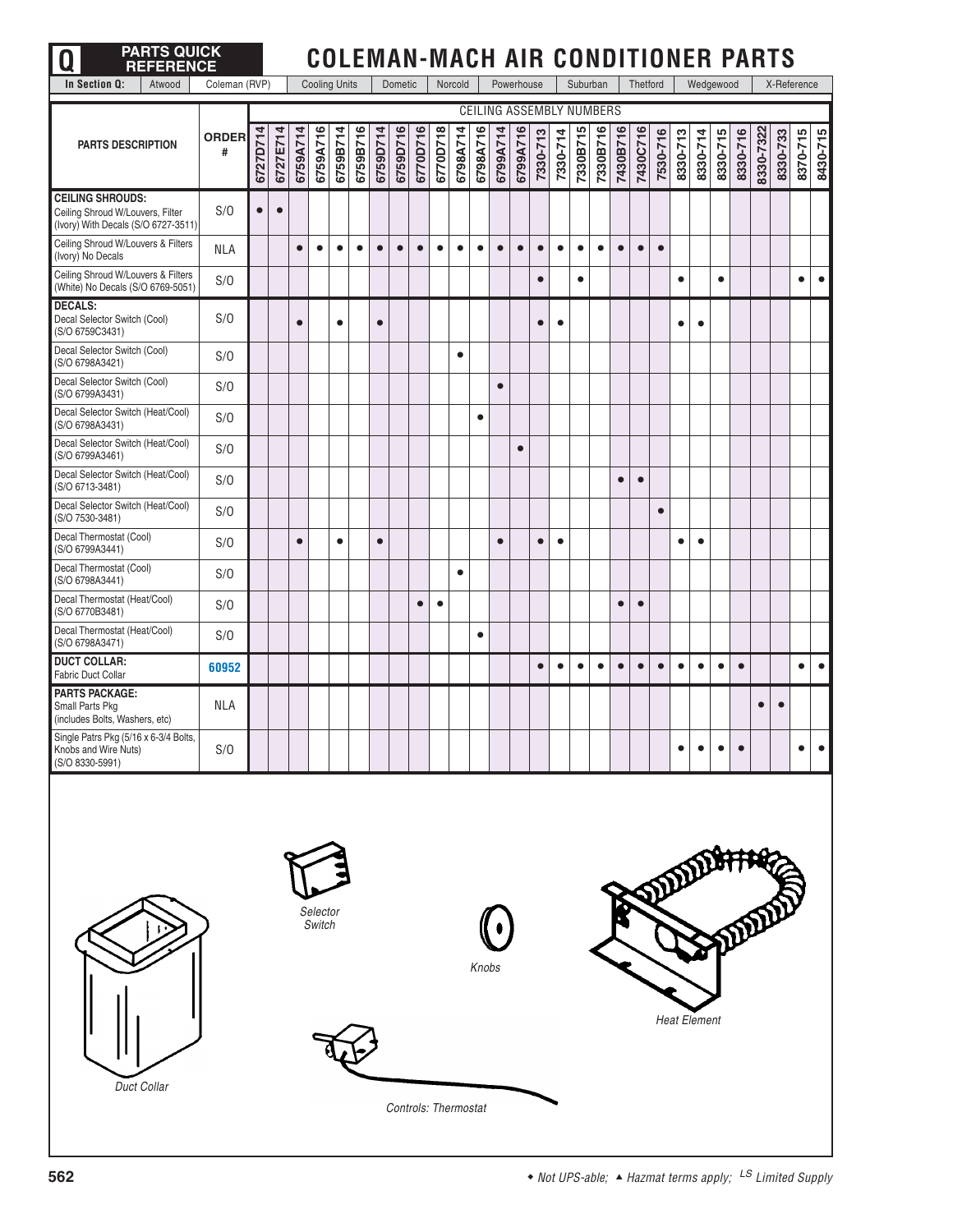

**FLUSH MOUNTED AND REMOTE CEILING ASSEMBLIES (ONLY) FOR MINI-MACH - MACH-1 - MACH-3 - MACH-15 - HEAT PUMP SUPER MACH SERIES**

|                                                            |               |           |          |           |          | CEILING ASSEMBLY NUMBERS |           |           |           |           |          |           |           |           |
|------------------------------------------------------------|---------------|-----------|----------|-----------|----------|--------------------------|-----------|-----------|-----------|-----------|----------|-----------|-----------|-----------|
| <b>PARTS DESCRIPTION</b>                                   | <b>ORDER#</b> | 6798-720  | 6798-730 | 6799-720  | 6799-726 | 6799-730                 | 7330-720  | 7330-730  | 7330-736  | 7330-740  | 7330-752 | 7330A726  | 7330B750  | 7530-736  |
| <b>DUCTED CEILING ASS'Y:</b><br>(FLUSH MOUNT) (12V), White | <b>NLA</b>    |           |          |           |          |                          |           | $\bullet$ |           |           |          |           |           |           |
| THERMOSTATS:<br>Thermostat (12V)                           | 60277         |           |          |           |          |                          |           |           | $\bullet$ |           |          |           |           |           |
| Thermostat Sub-Base Heat/Pump <sup>LS</sup>                | 60455         |           |          |           |          |                          |           |           |           |           |          |           |           |           |
| Thermostat (24V)                                           | 64680         |           |          |           |          |                          |           |           |           | $\bullet$ |          |           |           |           |
| <b>COIL SENSORS:</b><br>Coil Temp. Sensor                  | 61088         |           |          |           |          |                          |           |           |           |           |          |           | $\bullet$ |           |
| Coil Temp. Sensor (Freeze/Limit)<br>(S/O 7330-6161)        | S/O           |           |          |           |          |                          |           |           |           |           |          |           |           | $\bullet$ |
| <b>RELAYS:</b><br>Relay (12V)                              | 61026         |           |          |           |          |                          | $\bullet$ |           |           |           |          | $\bullet$ |           |           |
| <b>PRINTED CIRCUIT BOARDS:</b><br>P.C. Board (12V)         | 68575         |           |          |           |          |                          |           | $\bullet$ |           |           |          |           | $\bullet$ |           |
| P.C. Board (12V) Heat Pump<br>(S/O 7330A3311)              | S/O           |           |          |           |          |                          |           |           | $\bullet$ |           |          |           |           |           |
| P.C. Board (24V)                                           | 69237         |           |          |           |          |                          |           |           |           | $\bullet$ |          |           |           |           |
| <b>TRANSFORMER:</b><br>Transformer (24V)                   | 60784         |           |          |           |          |                          |           |           |           | $\bullet$ |          |           |           |           |
| <b>RETURN AIR GRILL:</b><br>Grill (Plastic)                | 60954         |           |          |           |          | $\bullet$                |           | e         |           |           |          |           |           |           |
| <b>FILTERS:</b><br>Filter (pk/1)                           | 60962         |           |          |           |          | $\bullet$                |           |           |           |           |          |           |           |           |
| Filters (pk/2)                                             | 60808         | $\bullet$ |          | $\bullet$ | ●        |                          | $\bullet$ |           |           |           |          | $\bullet$ |           |           |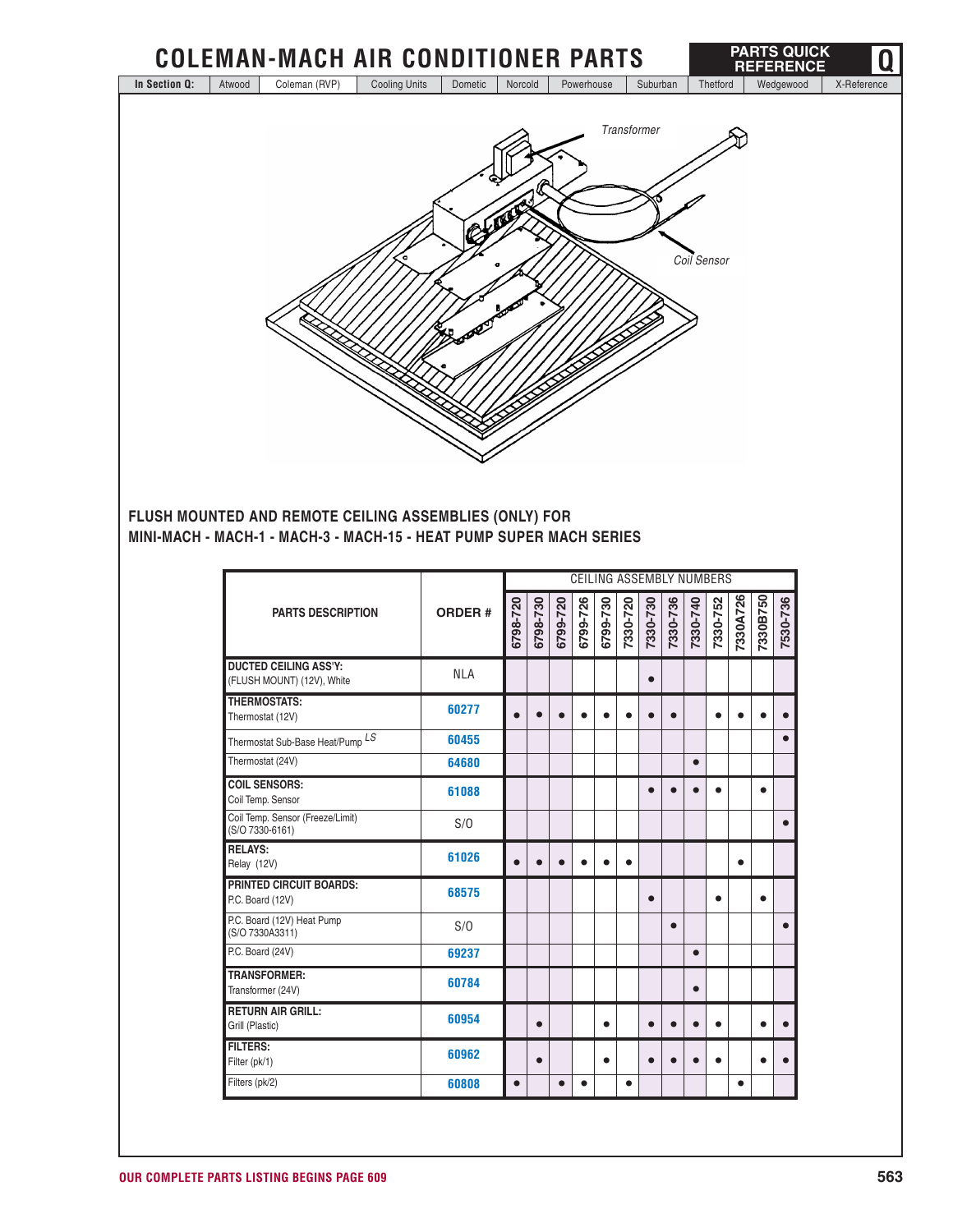

### **9000 SERIES COLEMAN CEILING ASSEMBLIES**

| <b>COLEMAN CEILING ASSEMBLY NUMBERS</b> |                               |               |            |           |           |  |  |  |  |  |  |
|-----------------------------------------|-------------------------------|---------------|------------|-----------|-----------|--|--|--|--|--|--|
| <b>INDEX#</b>                           | <b>PARTS DESCRIPTION</b>      | <b>ORDER#</b> | MFG#       | 9330-3552 | 9330-3562 |  |  |  |  |  |  |
| 1                                       | Mounting Frame/Bolt Package   | S/O           | 8333-1031  |           |           |  |  |  |  |  |  |
| $\overline{2}$                          | Decal Package                 | S/O           | 9330-3141  |           |           |  |  |  |  |  |  |
| 3                                       | <b>Filter Package</b>         | 65354         | #9330-3151 |           |           |  |  |  |  |  |  |
| $\overline{4}$                          | Shroud Assembly (White)       | S/O           | 9330-3551  | $\bullet$ |           |  |  |  |  |  |  |
|                                         | Shroud Assembly (Ivory)       | S/O           | 9330-3561  |           |           |  |  |  |  |  |  |
| ns                                      | Small Parts Package           | S/O           | 9330A5991  |           |           |  |  |  |  |  |  |
| 5                                       | <b>Fabric Duct Collar Kit</b> | 65362         | #9330-4541 |           |           |  |  |  |  |  |  |
| 6                                       | Grille (White)                | S/O           | 9330-305   |           |           |  |  |  |  |  |  |
|                                         | Grille (Ivory)                | S/O           | 9330-306   |           |           |  |  |  |  |  |  |
| $\overline{7}$                          | Louver (White)                | S/O           | 9330-3091  | $\bullet$ |           |  |  |  |  |  |  |
|                                         | Louver (Ivory)                | S/O           | 9330-3101  |           |           |  |  |  |  |  |  |
| 8                                       | Vane (White)                  | S/O           | 9330-3071  | $\bullet$ |           |  |  |  |  |  |  |
|                                         | Vane (Ivory)                  | S/O           | 9330-3081  |           |           |  |  |  |  |  |  |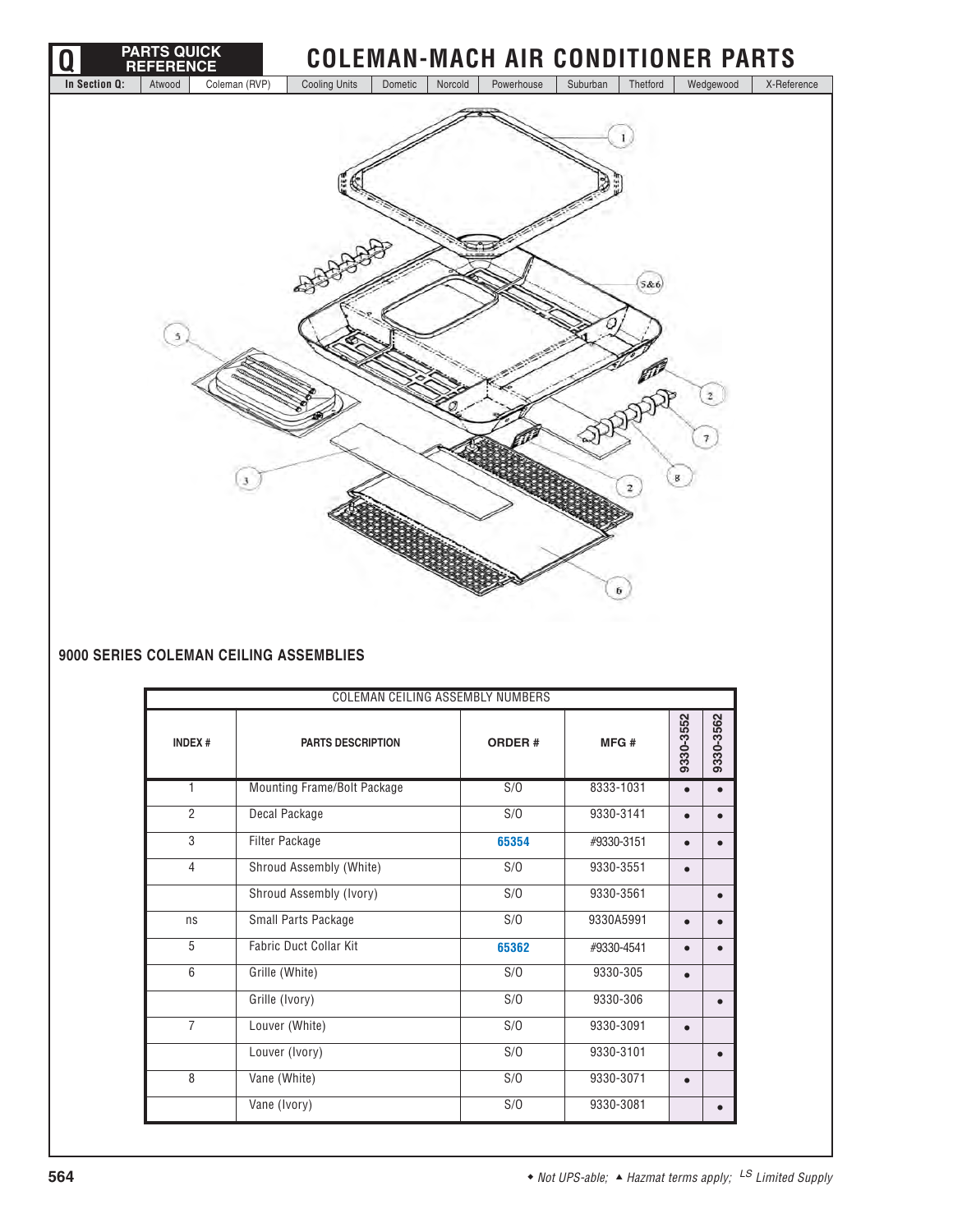

### **9000 SERIES COLEMAN CEILING ASSEMBLIES**

| <b>COLEMAN CEILING ASSEMBLY NUMBERS</b> |                               |               |           | <b>Standard</b> |           |           |           |  | <b>Heat Pump</b> |  |  |  | <b>Free Delivery</b> |  |  |  |
|-----------------------------------------|-------------------------------|---------------|-----------|-----------------|-----------|-----------|-----------|--|------------------|--|--|--|----------------------|--|--|--|
| <b>INDEX#</b>                           | <b>PARTS DESCRIPTION</b>      | <b>ORDER#</b> | 9330A713  | 9330A714        | 9330A715  | 9330A716  | 9430B715  |  | 9430B715         |  |  |  | 330-3552<br>െ        |  |  |  |
| 1                                       | <b>Fabric Duct Collar Kit</b> | 65362         | $\bullet$ | $\bullet$       |           |           | $\bullet$ |  |                  |  |  |  |                      |  |  |  |
| $\overline{2}$                          | Thermostat Knob (Cool Only    | 65352         |           | $\bullet$       |           |           |           |  | $\bullet$        |  |  |  | $\bullet$            |  |  |  |
|                                         | Thermostat Knob (Heat/Cool)   | S/O 7330A3131 |           |                 | $\bullet$ | $\bullet$ | $\bullet$ |  | $\bullet$        |  |  |  |                      |  |  |  |
| 4                                       | Selector Switch Kit           | 65355         |           |                 |           |           |           |  | $\bullet$        |  |  |  |                      |  |  |  |
| 5                                       | Plug Assembly                 | S/O 9330-345  | $\bullet$ | $\bullet$       |           | $\bullet$ |           |  |                  |  |  |  |                      |  |  |  |
| 6                                       | Thermostat (Cool Only)        | 65356         | $\bullet$ | $\bullet$       |           |           |           |  |                  |  |  |  |                      |  |  |  |
|                                         | Thermostat (Heat/Cool)        | 65357         |           |                 | $\bullet$ | $\bullet$ |           |  | $\bullet$        |  |  |  |                      |  |  |  |
| $\overline{7}$                          | Heater Assy. Wire Harness     | S/O 9233-515  |           |                 | $\bullet$ | $\bullet$ |           |  | $\bullet$        |  |  |  |                      |  |  |  |
| 8                                       | <b>Heat Strip Assembly</b>    | S/O 9233-4551 |           |                 |           | $\bullet$ |           |  | $\bullet$        |  |  |  |                      |  |  |  |
| 9                                       | <b>Heat Element Kit</b>       | 65349         |           |                 |           |           |           |  | $\bullet$        |  |  |  |                      |  |  |  |
|                                         | <b>Heater Conversion Kit</b>  | 65348         |           | $\bullet$       |           |           |           |  |                  |  |  |  |                      |  |  |  |
| 10                                      | <b>Limit Switch</b>           | S/O 1460-5031 |           |                 | $\bullet$ | $\bullet$ | $\bullet$ |  | $\bullet$        |  |  |  |                      |  |  |  |
| 11                                      | Ceiling Shroud (White)        | S/O 9330-3551 | $\bullet$ |                 | $\bullet$ |           | $\bullet$ |  | $\bullet$        |  |  |  | $\bullet$            |  |  |  |